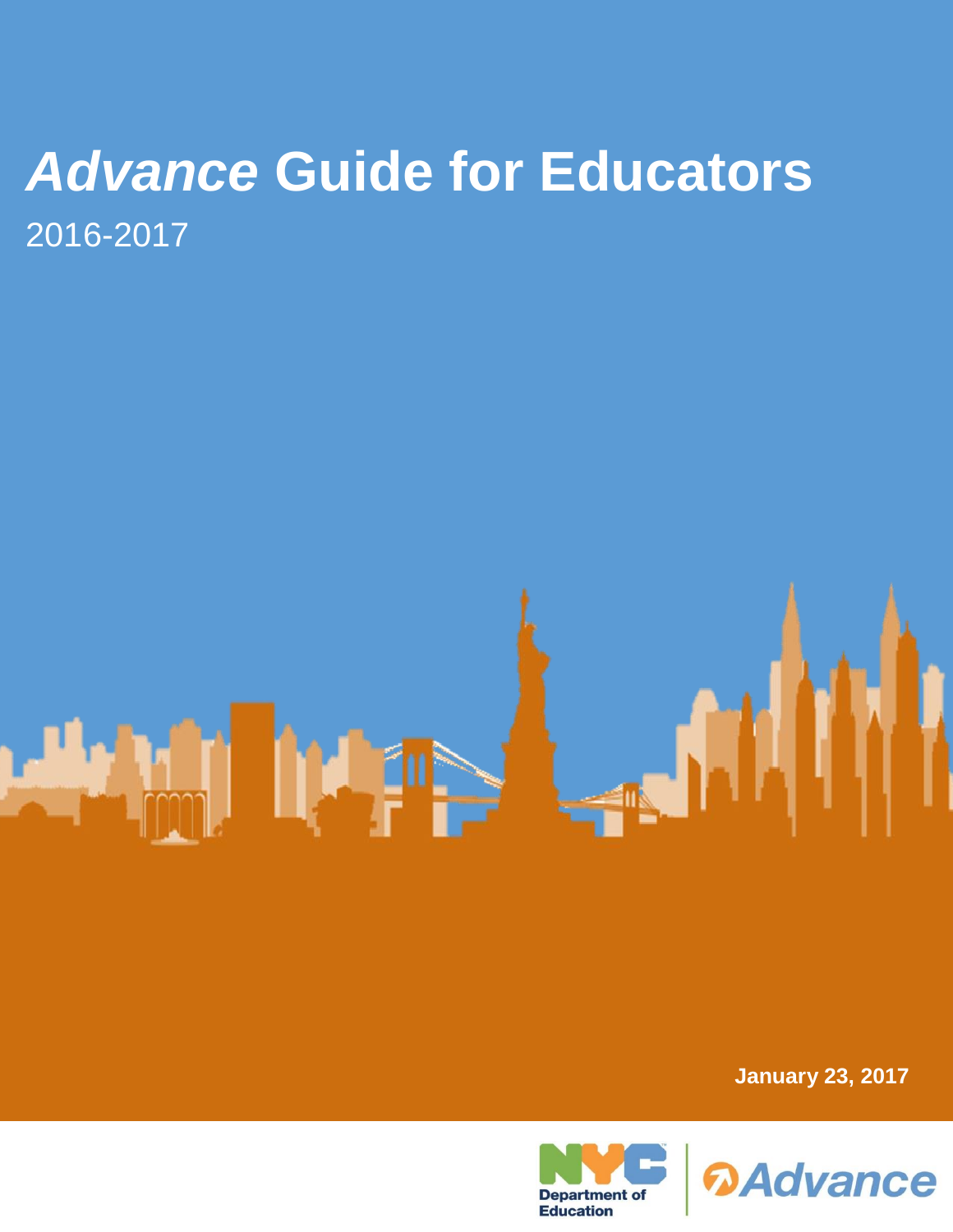

### *Advance* **Guide for Educators**

#### **Section One: Get to Know** *Advance*

| Page 1  | <b>Overview of Advance:</b> Advance, our teacher development and evaluation system, represents our<br>shared commitment to ensuring that all students in New York City learn to think for themselves<br>and graduate college and career ready.                                                                                                                          |  |  |
|---------|-------------------------------------------------------------------------------------------------------------------------------------------------------------------------------------------------------------------------------------------------------------------------------------------------------------------------------------------------------------------------|--|--|
|         |                                                                                                                                                                                                                                                                                                                                                                         |  |  |
| Page 4  | A Closer Look at Measures of Teacher Practice (MOTP): Through MOTP, educators engage in a<br>collaborative cycle of observation, feedback, and reflection. By establishing a shared language<br>about instruction, MOTP provides a framework for school communities to use in supporting<br>teacher development and sharing feedback that supports teacher development. |  |  |
|         |                                                                                                                                                                                                                                                                                                                                                                         |  |  |
| Page 10 | A Closer Look at Measures of Student Learning (MOSL): Measuring student learning allows<br>educators to better understand their students' strengths and how best to support student<br>growth. By collaboratively making thoughtful MOSL selections, schools can measure student<br>growth in meaningful ways that reinforce their instructional priorities.            |  |  |

## **Section Two: Implementing** *Advance* **in Your School**

| Page 13 | Day-to-Day: How does Advance support the day-to-day classroom instruction of teachers?                                 |
|---------|------------------------------------------------------------------------------------------------------------------------|
|         |                                                                                                                        |
| Page 15 | Finishing the Year Strong: End-of-year steps to set our students and educators on a path to<br>continuous improvement. |

### **Section Three: Additional Resources**

| Page 17 | Online Resources and In-Person Support: The NYCDOE has created a suite of resources to<br>support teachers and school leaders in implementing Advance. |
|---------|--------------------------------------------------------------------------------------------------------------------------------------------------------|
|         |                                                                                                                                                        |
| Page 19 | Glossary of Common Advance Terms and Acronyms: Use this glossary for support in<br>understanding key terms or acronyms related to Advance.             |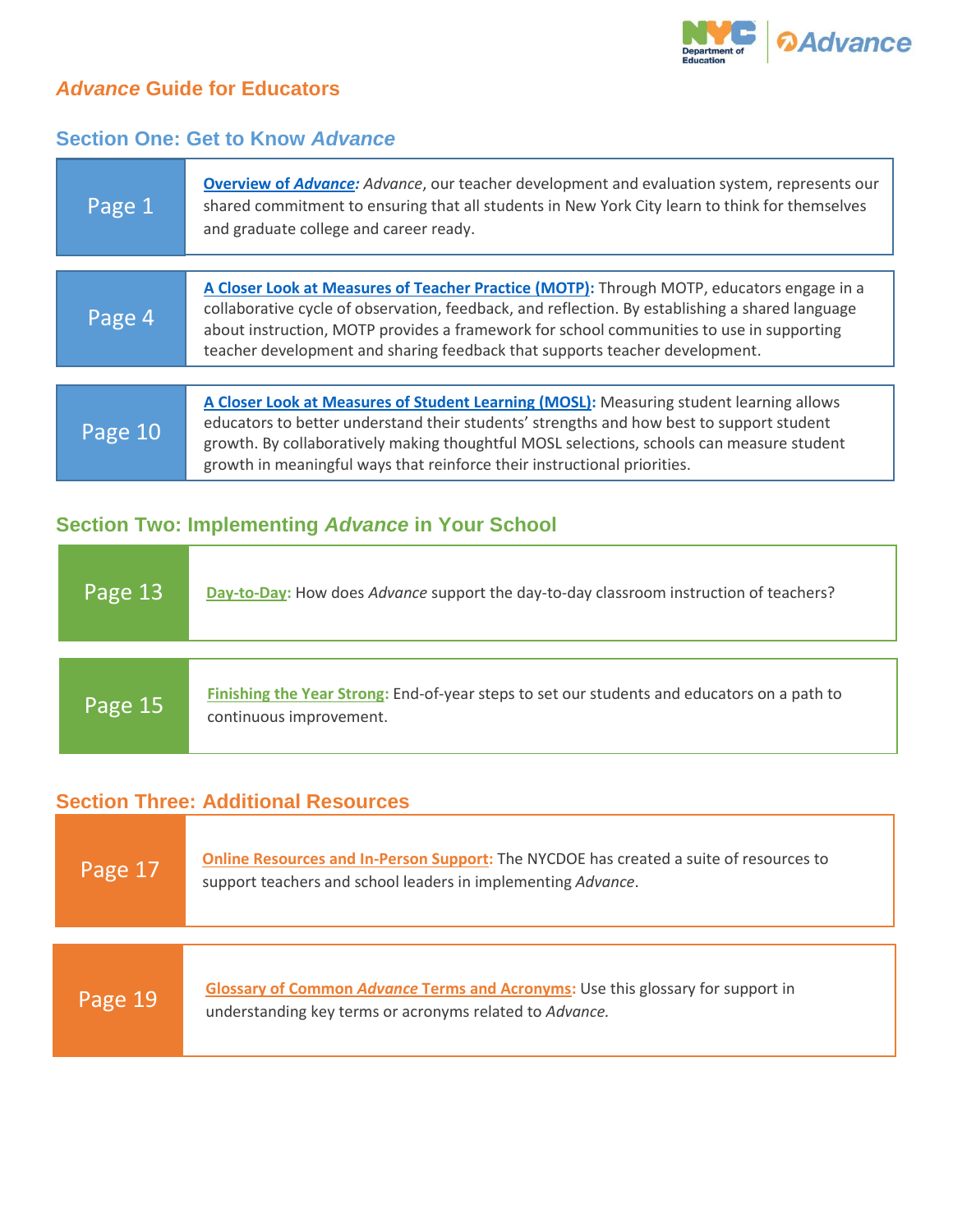

# <span id="page-2-0"></span>**OVERVIEW OF** *ADVANCE*

#### Introduction to *Advance*

The New York City Department of Education (NYCDOE) is focused on ensuring that all students graduate ready for college, a career, and a future as a productive adult. A large part of meeting this goal requires us to prepare our students to think for themselves and pursue questions instead of merely answers. Great teaching is key to achieving these goals, and *Advance* is an integral part of how we recognize and strengthen teaching practice. As we enter the middle of school year 2016-17, we reaffirm our shared commitment to ensuring the work of *Advance* supports growth in teaching and learning in our schools.

Guided by Chancellor Carmen Fariña's vision for all students to achieve success summarized in our *[Framework for Great](http://schools.nyc.gov/AboutUs/schools/framework/default.htm)  [Schools](http://schools.nyc.gov/AboutUs/schools/framework/default.htm)*, we believe *Advance* facilitates learning in our schools that can accelerate student progress. Th[e Vision for School](http://schools.nyc.gov/NR/rdonlyres/EC5F192E-44AB-429B-8DB1-E3527BD2E3A1/0/AVisionforSchoolImprovement_ApplyingtheFrameworkforGreatSchools.pdf)  [Improvement,](http://schools.nyc.gov/NR/rdonlyres/EC5F192E-44AB-429B-8DB1-E3527BD2E3A1/0/AVisionforSchoolImprovement_ApplyingtheFrameworkforGreatSchools.pdf) which guides school leaders in applying the *Framework for Great Schools*, asks school teams to engage in cycles of learning by collaboratively addressing problems, adjusting practice, and measuring impact – all while purposefully taking time to reflect and revise practice across the school community. In the same way, *Advance* provides teachers and school leaders across our City with a common lens to work collaboratively to strengthen teaching and learning by engaging in cycles of continuous improvement. To do this, the work of *Advance* must be aligned and integrated with our daily work by supporting our school-wide goals and fostering collaboration and learning throughout the school community.





#### New York State Policy and Context

In 2010, New York State passed **Education Law 3012-c (§3012-c)**, introducing significant changes to the Annual Professional Performance Review (APPR) for teachers and principals. This law laid the foundation for a more meaningful evaluation system that:

- Incorporates multiple measures of a teacher's effectiveness;
- Uses a 4-point "HEDI" (Highly Effective, Effective, Developing, Ineffective) rating scale;
- Provides teachers with more specific feedback; and
- Supports school leaders to connect evaluation to professional development.

In the spring of 2015, New York State passed **Education Law 3012-d (§3012-d)**, which modifies how teachers are evaluated. While **§3012-d** continues to operate under the same guiding principles of **§3012-c** (*see bullets above*), the NYCDOE and United Federation of Teachers have negotiated changes to some aspects of *Advance*. Some of these changes will begin to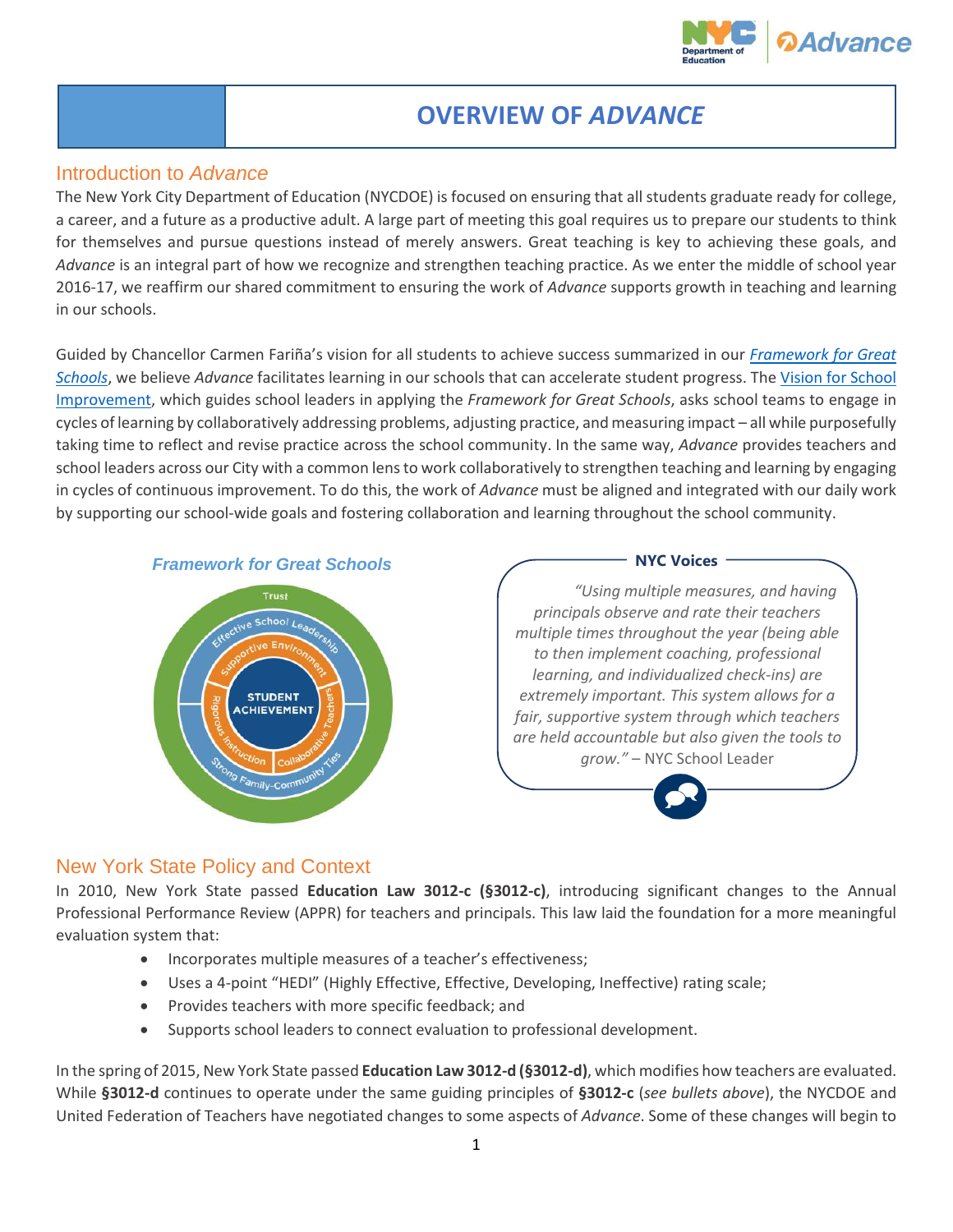

take effect in the 2016-17 school year. The Measures of Teacher Practice (MOTP) and Measures of Student Learning (MOSL) sections of this guide cover these differences for this year only.

In addition, in the spring of 2016, the New York State Board of Regents passed regulations that remove certain State assessments from teachers' evaluations, which continue through the 2018-19 school year. While New York State transitions to new learning standards, **grades 3-8 English language arts (ELA) and math State assessments will not be**  used in teacher evaluations or employment decisions.<sup>1</sup> During this time, schools will be asked to make MOSL selections using other available options that best fit the needs their students and their teachers.

#### The Importance of Multiple Measures in *Advance*

Because teaching is a complex and multi-faceted skill, measuring teacher effectiveness and providing developmental opportunities to teachers is a complex and multi-faceted process. No single tool or method can fully measure a teacher's performance. That's why *Advance* uses *multiple* measures – **Measures of Teacher Practice** (MOTP) and **Measures of Student Learning** (MOSL) – to provide teachers with access to various sources of feedback and more support to develop as educators. Our belief that a successful system of teacher development and evaluation is one that combines actionable feedback from evaluators at multiple points throughout the year and a clear understanding of what students learn over the course of a semester or year. This is done through Initial Planning Conferences at the beginning of the year; multiple classroom observations, followed by verbal and/or written feedback throughout the year; reviewing student work and student performance on beginning of year and end of year assessments ; and Summative End-of-year Conferences.

These various sources of information complement each other and provide a more complete picture of what's happening in each classroom, which helps to ensure fairness and accuracy of teachers' ratings. Each measure – MOSL and MOTP – contributes different aspects to *Advance*, strengthening the system overall and ensuring that everyone is working together to support teachers in the areas that will most impact student learning. [Additional research](http://schools.nyc.gov/Offices/advance/Background/Research+on+TE/default.htm) supporting this approach can be found on the *[Advance](http://schools.nyc.gov/Offices/advance/default.htm)* website.

#### **NYC Voices**

*"[Advance] inspires additional growth as I believe that education and learning is an always constant process."* – NYC Teacher

- Establishes a **common language** and increases dialogue about effective instruction
- Provides opportunities for teachers to be **observed** and receive **formative feedback** at various points throughout the year

l

# **MOTP MOSL**

- Provides assessment **data** that can be used to inform a teacher's instruction and professional development
- Provides information on student progress **over the course of a semester or an entire year**

<sup>1</sup> Note – **All State assessments** (including 3-8 ELA and math assessments) must still be administered.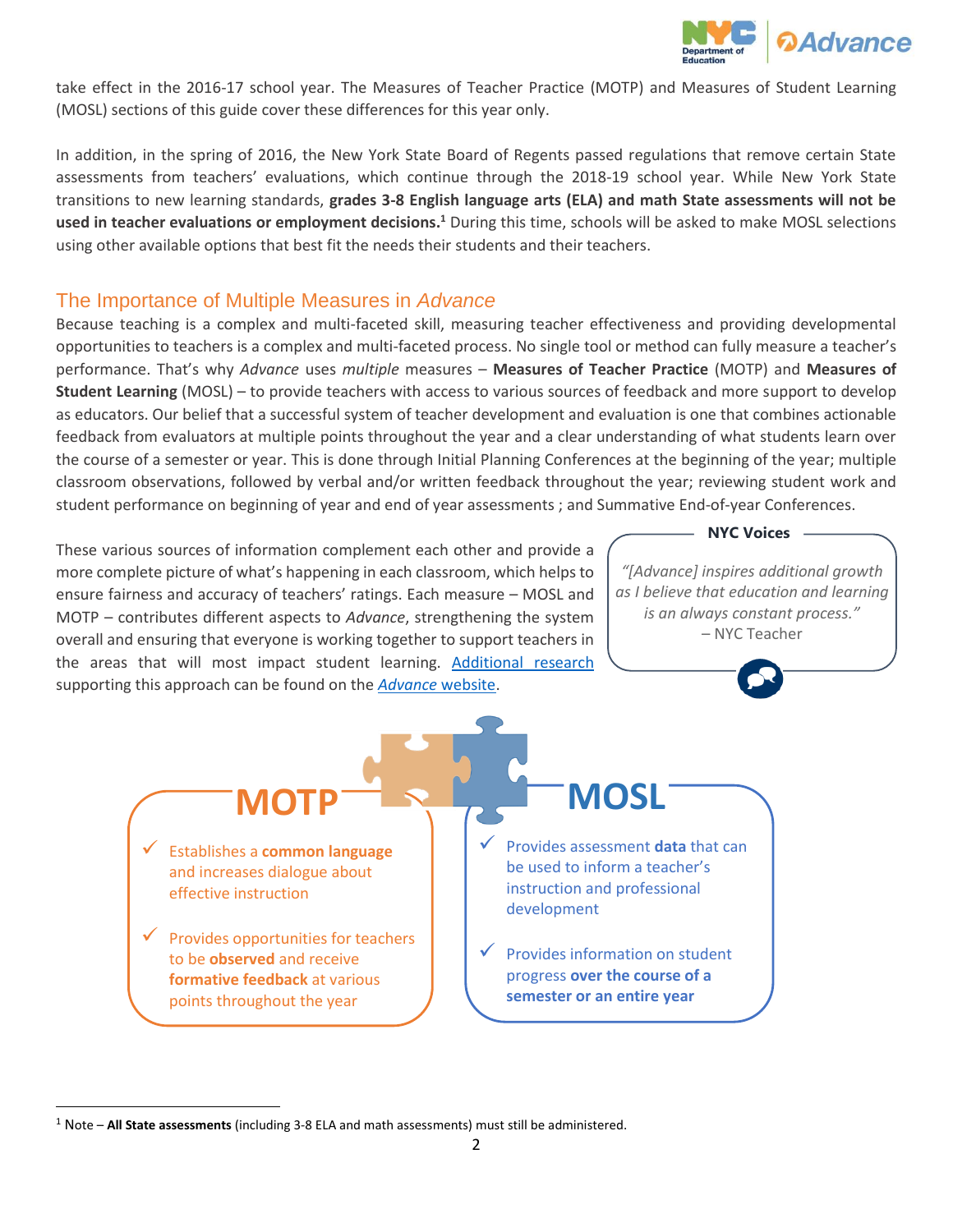

#### Overall Rating Matrix under §3012-d<sup>2</sup>

Each teacher who is eligible to be rated under *Advance<sup>3</sup>* will receive a single MOSL or student performance rating and a single MOTP or observation category rating of Highly Effective, Effective, Developing, or Ineffective (HEDI). A teacher's MOSL and MOTP ratings are then combined using the below matrix to produce an *Advance* **Overall Rating** of Highly Effective, Effective, Developing, or Ineffective (HEDI).

|                                                                                                                                                                                                                                                     |                            |                           |   | <b>Observations (MOTP)</b> |   |   |
|-----------------------------------------------------------------------------------------------------------------------------------------------------------------------------------------------------------------------------------------------------|----------------------------|---------------------------|---|----------------------------|---|---|
|                                                                                                                                                                                                                                                     |                            |                           | H | E                          | D | D |
|                                                                                                                                                                                                                                                     |                            | $\boldsymbol{\mathsf{H}}$ | H | H                          | E | D |
|                                                                                                                                                                                                                                                     | Student Performance (MOSL) | E                         | H | E                          | E | D |
|                                                                                                                                                                                                                                                     |                            | D                         | E | E                          | D | Ī |
|                                                                                                                                                                                                                                                     |                            | $\overline{\mathbf{I}}$   | D | D                          | Ī | I |
|                                                                                                                                                                                                                                                     |                            |                           |   |                            |   |   |
|                                                                                                                                                                                                                                                     |                            |                           |   |                            |   |   |
|                                                                                                                                                                                                                                                     |                            |                           |   |                            |   |   |
|                                                                                                                                                                                                                                                     |                            |                           |   |                            |   |   |
|                                                                                                                                                                                                                                                     |                            |                           |   |                            |   |   |
|                                                                                                                                                                                                                                                     |                            |                           |   |                            |   |   |
|                                                                                                                                                                                                                                                     |                            |                           |   |                            |   |   |
|                                                                                                                                                                                                                                                     |                            |                           |   |                            |   |   |
|                                                                                                                                                                                                                                                     |                            |                           |   |                            |   |   |
| This matrix replaces the previous weighting of categories under Education Law §3012-c where 60% MOTP plus 40% M<br>qual 100% Overall Rating.<br>For information on eligibility criteria, please see the 2016-17 Advance Frequently Asked Questions. |                            |                           |   |                            |   |   |

<sup>&</sup>lt;sup>2</sup> This matrix replaces the previous weighting of categories under Education Law §3012-c where 60% MOTP plus 40% MOSL were combined to equal 100% Overall Rating.

 $\overline{a}$ 

<sup>&</sup>lt;sup>3</sup> For information on eligibility criteria, please see the 2016-17 Advance Frequently Asked Questions.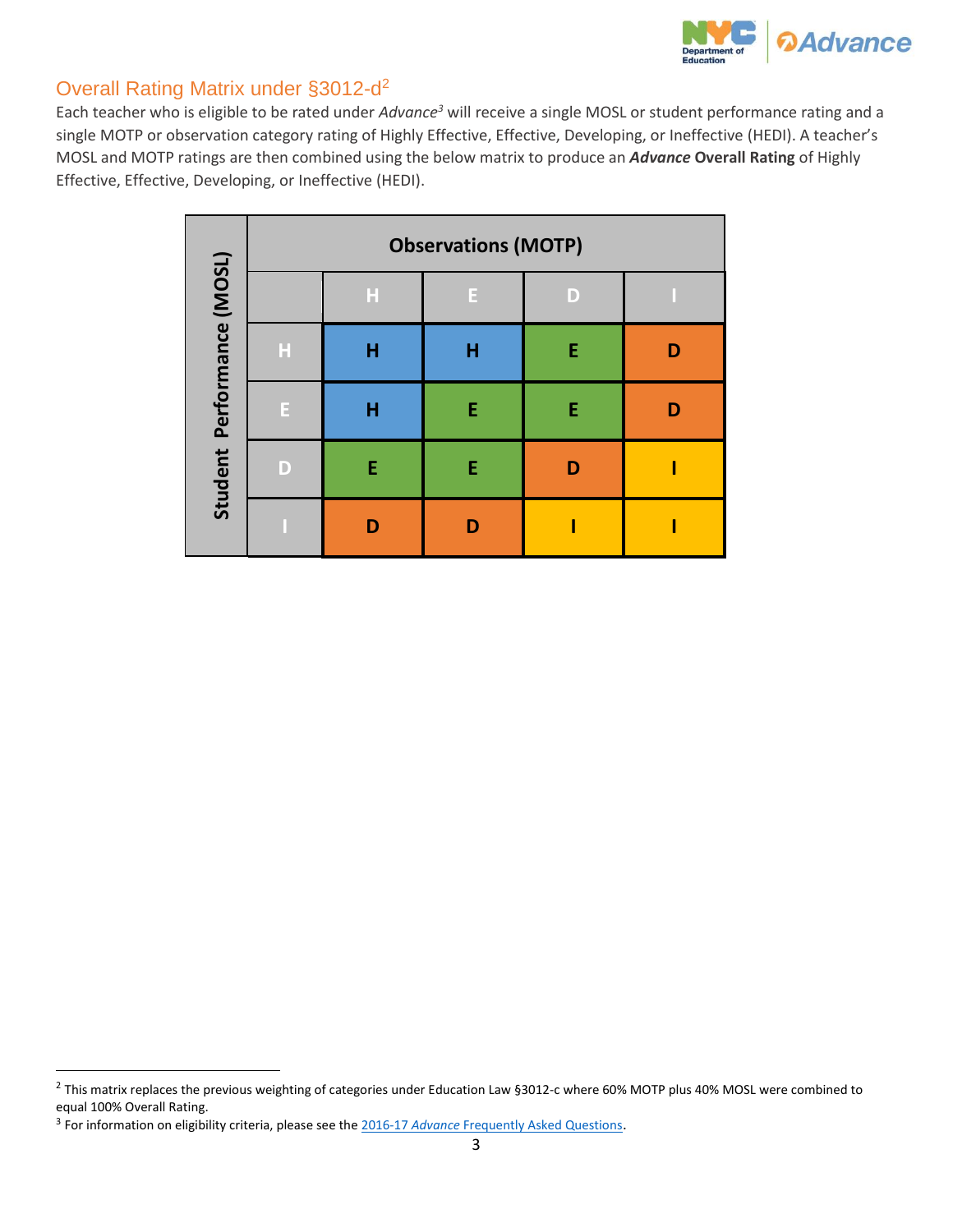

# <span id="page-5-0"></span>**A CLOSER LOOK AT MEASURES OF TEACHER PRACTICE (MOTP)**

#### Introduction to Measures of Teacher Practice

Through Measures of Teacher Practice (MOTP), educators engage in a collaborative cycle of observation, feedback, and reflection. By establishing a shared language about instruction, MOTP provide a framework for school communities to support teacher development. Teachers can use this framework to reflect on their practice and discuss their professional growth with their school leaders and other colleagues. School leaders can use this framework to better understand where teachers in their schools excel and where they need additional support and to provide meaningful feedback that supports their growth.

MOTP comprises one category of each teacher's annual *Advance* Overall Rating. As part of MOTP, teachers are observed multiple times over the course of the year by their school leader and each observation is accompanied by feedback based on lesson-specific evidence.<sup>4</sup> Evaluators score observations, rating observable evidence related to eight (8) key components of the Danielson *Framework for Teaching* (2013) for evaluative purposes. The remaining components of the Danielson *Framework for Teaching* (2013) may only be used for non-evaluative (i.e., developmental) purposes.

At the beginning of the year, school leaders and *Advance*-eligible teachers<sup>5</sup> engage in the **Initial Planning Conference (IPC)**, an in-person individual meeting to reflect on student data from the previous year, discuss areas of development for the year ahead. Further information and key requirements of the IPC are provided below.

Similar to the IPC, school leaders and teachers meet again at the end of the year for the **Summative End-of-Year Conference**. This is an opportunity to reflect on the teacher's Observation Reports from the current school year and to review available student data, with the goal of informing ways to improve teaching practice. Further information and key requirements of the Summative End-of-Year Conference are provided below.

#### MOTP Timeline in 2016-17\*

 $\overline{a}$ 



*\*Note that all timelines must be adhered to absent extraordinary circumstances (e.g., certain types of leaves); teacher absences do not count against these timelines.*

 $4$  NYSED has created a hardship waiver such that teachers who are rated Highly Effective, Effective, and Developing in the prior year are exempt from the Independent Evaluator requirement. The NYCDOE will apply for the hardship waiver and further guidance is forthcoming in the event that the NYCDOE does not receive the waiver.

<sup>5</sup> For information on eligibility criteria, please see the 2016-17 *Advance* [Frequently Asked Questions.](http://intranet.nycboe.net/NR/rdonlyres/04107CC7-D332-4B2B-A58B-F2B85DE93984/0/201617AdvanceFAQs.pdf)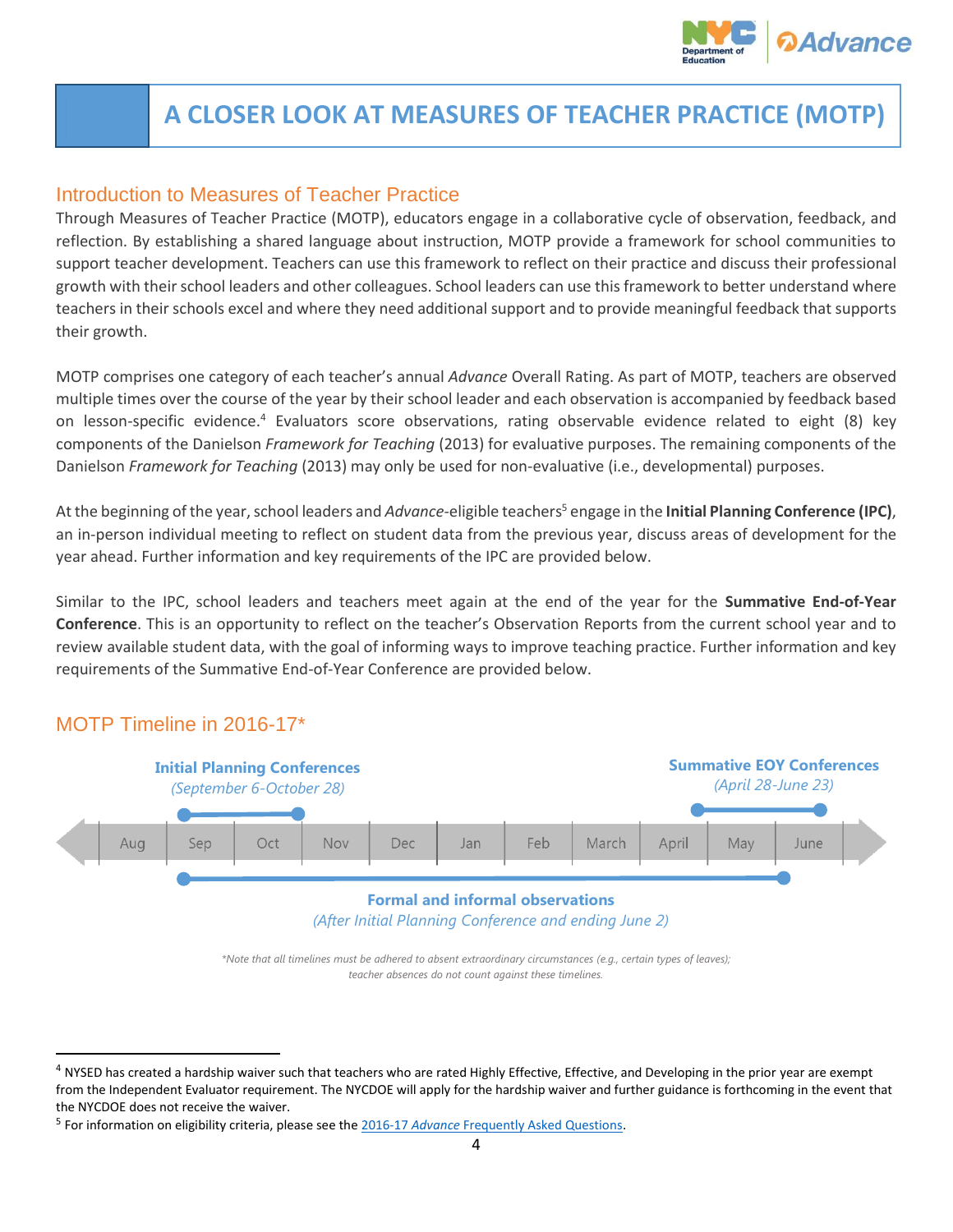

#### The Danielson *Framework for Teaching*

*Advance* uses a focused version of Charlotte Danielson's *[Framework for Teaching](http://schools.nyc.gov/NR/rdonlyres/8A4A25F0-BCEE-4484-9311-B5BB7A51D7F1/0/TeacherEffectivenessProgram1314Rubric201308142.pdf)* (2013)*,* a research-based rubric of teacher practice, to assess teachers' professional skills, behavior, and knowledge. The full Danielson *[Framework for](http://intranet.nycboe.net/NR/rdonlyres/C4FE74D5-0CEE-4781-B975-44D741BAA195/0/Danielson2013FrameworkforTeaching.pdf)  [Teaching](http://intranet.nycboe.net/NR/rdonlyres/C4FE74D5-0CEE-4781-B975-44D741BAA195/0/Danielson2013FrameworkforTeaching.pdf)* is comprised of 22 Components spanning four Domains: (1) Planning and Preparation, (2) The Classroom Environment, (3) Instruction, and (4) Professional Responsibilities. While the entire Danielson *Framework for Teaching*  may be used for formative purposes, teachers will only receive ratings on the following **eight** prioritized components:

#### **2016-17 Components:**  *Components in Domains 2 & 3 are weighted more heavily (85%) than components in Domains 1 & 4 (15%)*  $\triangleright$  1a: Demonstrating Knowledge of Content and Pedagogy  $\geq 1$ e: Designing Coherent Instruction ▶ 2a: Creating an Environment of Respect and Rapport  $\geq 2d$ : Managing Student Behavior  $\triangleright$  3b: Using Questioning and Discussion Techniques  $\geq$  3c: Engaging Students in Learning  $\geq$  3d: Using Assessment in Instruction  $\triangleright$  4e: Growing and Developing Professionally

#### **NYC Voices**

*"I am a big believer that teachers need to construct next steps with the administrators. We try to present the observation evidence to our teachers in a way that allows them to highlight the most important next steps to focus on. We ask what key things they want to work on between observations and note those next steps for the teacher and the coaches that work with them. When an instructional coach visits the teacher to offer support, the teacher can feel confident that the coach is aware of the collaboratively set next steps and is there to help them."* —NYC Principal

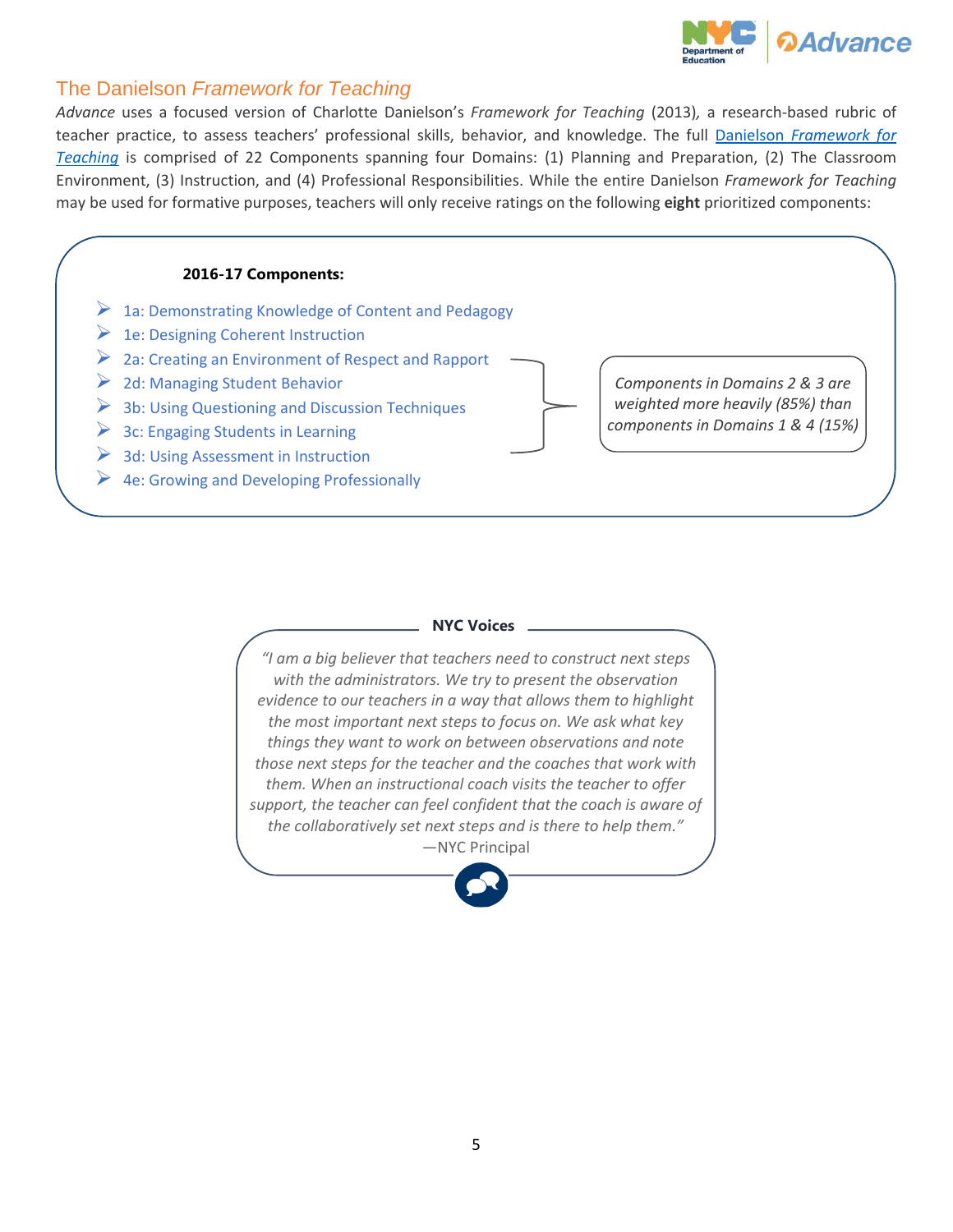

### Initial Planning Conference (IPC)

The IPC is a mandatory one-on-one meeting between the teacher and evaluator that is held at a mutually agreed upon time and occurs prior to any formal or informal classroom observations required by *Advance*.

#### **Key Requirements of the IPC:**

- During the IPC, the evaluator and teacher meet face-to-face to discuss expectations for the year ahead.
- The teacher selects an observation option (see below).
- At the conclusion of the IPC, the teacher submits the completed [MOTP Observation Option Selection Form.](http://intranet.nycboe.net/NR/rdonlyres/96E263C7-3BF5-462A-8523-7E0B02DA6368/0/201617MOTPObservationOptionSelectionForm.pdf) The signed form must be kept in the personnel file of the teacher to serve as a record of the teacher's observation option selection and whether or not the teacher consents to have observations videotaped (see below). The teacher should be given a copy of this form for his or her records.
- This meeting must have been held before the last Friday in October (**October 28 in 2016**).

During the IPC in school year 2016-17, each teacher chose between the below **observation options:**



- **Formal observations** last a full period and involve individual Pre- and Post-Observation Conferences. They *must* be scheduled by mutual agreement.
- **Informal observations** are 15 minutes or longer. They *may* all be unannounced but at least one *must* be unannounced.
- **Classroom visits** are non-evaluative opportunities for teachers to observe and learn from the teaching practice of colleagues.



#### **Guidelines for Videotaping and Photographing**

 All observations will be conducted in person. However, a teacher may consent to have his or her observations videotaped. The teacher and evaluator may mutually consent to evaluators not being present when videotaping. Teachers will indicate whether they consent to be videotaped on thei[r MOTP Observation Option Selection Form.](http://intranet.nycboe.net/NR/rdonlyres/96E263C7-3BF5-462A-8523-7E0B02DA6368/0/201617MOTPObservationOptionSelectionForm.pdf)

If a teacher chooses to have his or her observations videotaped s/he shall select among the following options:

- o The evaluator will choose which observations, if any, will be videotaped; or
- o The evaluator shall videotape the observations in the following manner:
	- For Observation Option 1, the formal observation shall be videotaped;
	- For Observation Option 2, two of the informal observations shall be videotaped (at the evaluator's option);
	- For Observation Option 3, one of the informal observations shall be videotaped (at the evaluator's option); or
	- For Observation Option 4, one of the informal observations shall be videotaped (at the evaluator's option).

 Evaluators who take photographs during *Advance* observations, should, to the extent practicable, be unobtrusive (for example, photographs may be taken at the end of the observation).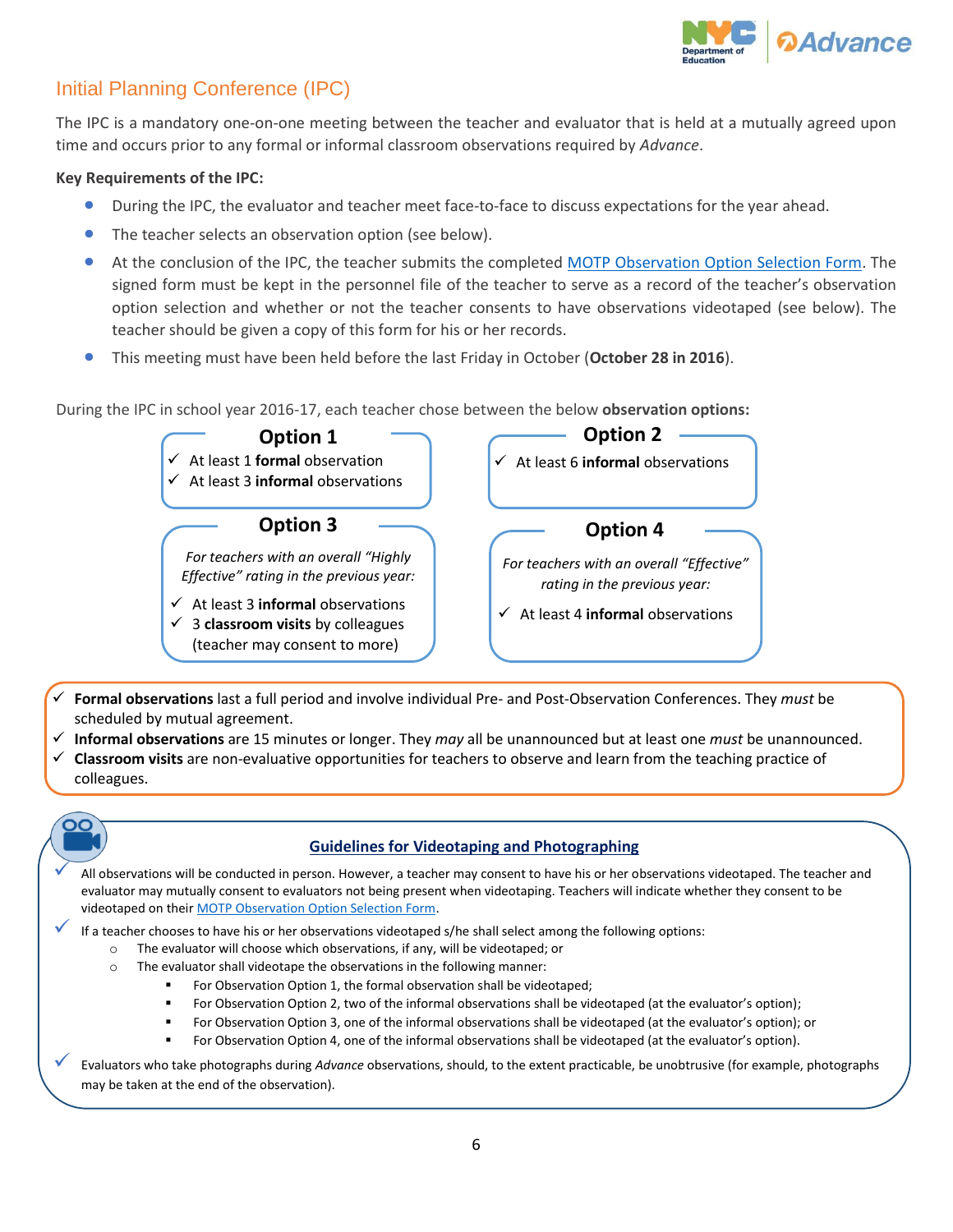

#### The Observation and Feedback Cycle

Evaluative observations of a teacher may begin as soon as the teacher has completed his or her IPC and must be completed by the first Friday in June (**June 2 in 2017**). No more than one evaluator and two school-based observers (i.e., the superintendent or assistant superintendent or trained administrator of the teacher's school) may be present during a formal or informal observation.

#### **Before an observation…**

 Teachers who select Observation Option 1 participate in an individual, face-to-face **Pre-Observation Conference** as part of each formal observation. This conference must be held within 20 school days preceding the scheduled date of the formal observation. The purpose of the Pre-Observation Conference is to review the objectives, activities, and expectations for the lesson that will occur during the teacher's formal observation.

**During an observation…**

- The evaluator gathers specific evidence of teacher's practice, which the evaluator then aligns to the Danielson *[Framework](http://schools.nyc.gov/NR/rdonlyres/8A4A25F0-BCEE-4484-9311-B5BB7A51D7F1/0/TeacherEffectivenessProgram1314Rubric201308142.pdf) for Teaching* and records on the [Evaluator](http://intranet.nycboe.net/NR/rdonlyres/23888862-B4A6-4D31-ADC5-3454A665484B/0/201617EvaluatorForm.pdf) Form*.*
- $\checkmark$  The specific components assessed during a given observation will depend upon what is observed in the classroom during the visit, but may include any or all of the eight (8) components of the Danielson *Framework* evaluated as part of *Advance* and must include ratings for all components that have been observed. **NYC Voices**
- $\checkmark$  Evidence related to components 1a, 1e, and/or 4e that is observed by the evaluator during the 15 school days immediately preceding a teacher's observation may also be included on the [Evaluator](http://intranet.nycboe.net/NR/rdonlyres/23888862-B4A6-4D31-ADC5-3454A665484B/0/201617EvaluatorForm.pdf) Form unless that evidence was used in a disciplinary letter to file.

*""[Through Advance] I was able to see the different progress or improvements. It really motivates me to grow more as a professional."*

—NYC Teacher

#### **After an observation…**

 Timely, feedback based on lesson-specific evidence that is tailored to the teacher's areas of strength and areas for growth is a critical feature

of *Advance.* This feedback is what establishes the link between evaluation and development. Feedback must be provided after every observation. **Evaluators are required to deliver feedback that is evidence-based and aligned to the eight (8) Danielson** *Framework for Teaching* **components within 15 school days of the observation.** The format of feedback is at the evaluator's discretion (e.g., in-person professional conversation, email, or note).

- **A completed Evaluator Form must be provided to the teacher within 45 school days** following each observation. The Evaluator Form shall contain a score on any component that is observed during the observation. Evidence related to components 1a, 1e, and/or 4e that is observed by the evaluator during the observation or during the 15 school days immediately preceding the observation may also be included on the Evaluator Form. From the time an observation is conducted until the time the teacher receives the Evaluator Form for that observation, only one additional observation (formal or informal) may be conducted for that teacher.
- For teachers who select Observation Option 1, the **Post-Observation Conference** must be held at a mutually agreed upon time within **20 school days** after the formal observation occurs. The Post-Observation Conference provides the teacher and evaluator the opportunity to discuss the observation and engage in a meaningful conversation about the teacher's practice and discuss next steps for development. The Evaluator Form should be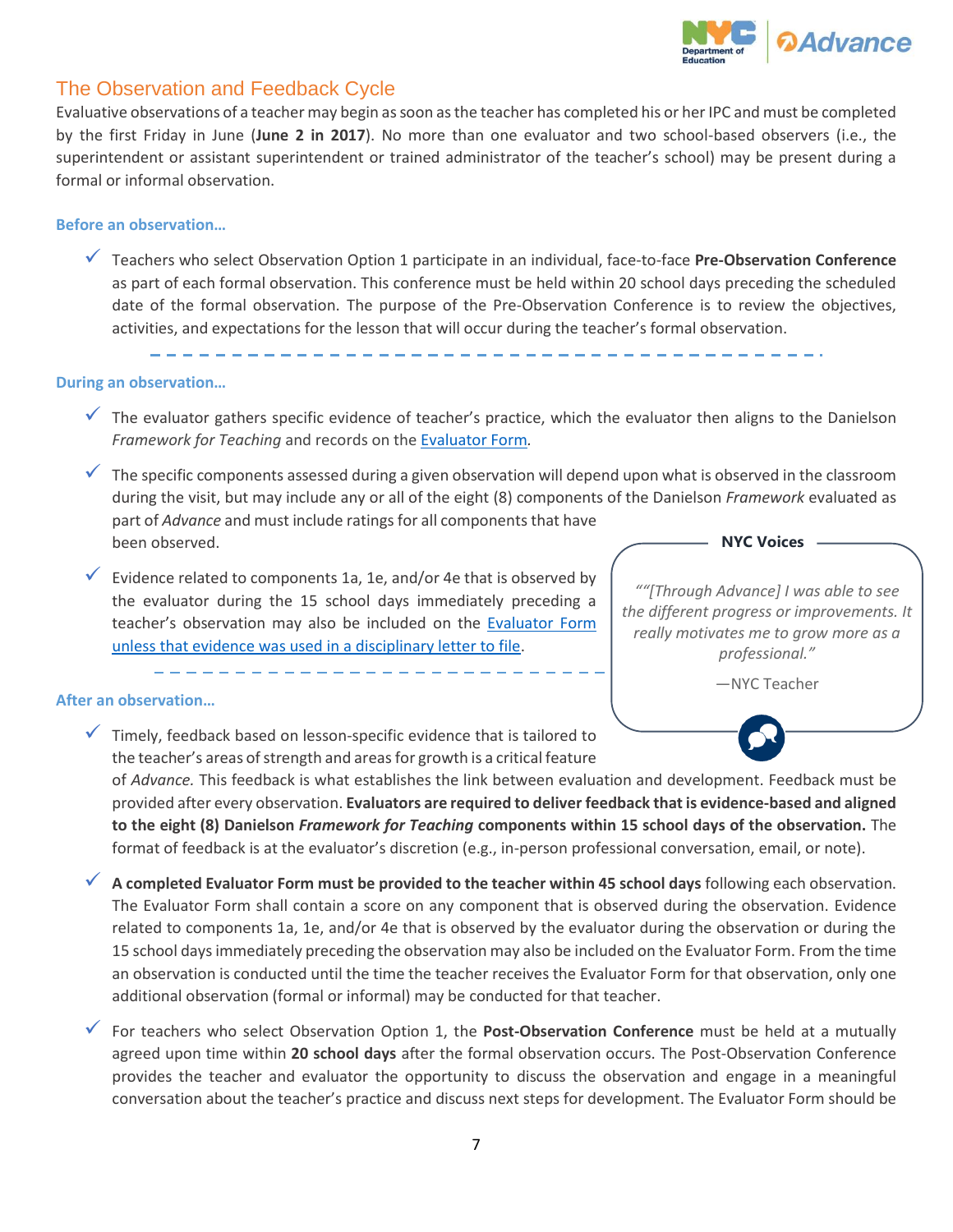

completed and provided to the teacher after the Post-Observation Conference (Note: The completed Evaluator Form must be provided to the teacher within 45 school days following the formal observation).

#### Mid-Year Professional Conversations

**Mid-Year Professional Conversations** are an additional opportunity for teachers and evaluators to reflect on teachers' growth and where he/she needs additional support from the school leader as they engage in collaborative cycles of observation, reflection, feedback, support, and development and revisit expectations for the rest of the year. They take place from **January 2 to April 30**, and are required as the mid-year meeting for teachers with Teacher Improvement Plans

(TIPs). Mid-Year Professional Conversations are an optional best practice for other teachers.

In preparation for these conversations, school leaders should communicate ahead with teachers to schedule the meetings, review prior observation reports, shared feedback, and related student data, and work to establish an inviting environment in which to host the conversation. Further suggestions for a successful Mid-Year Professional Conversation can be found in the [Mid-Year Professional Conversations Toolkit](http://intranet.nycboe.net/NR/rdonlyres/08A8E6E0-E53E-4B17-82C2-1EE556D76C6B/0/201617MidYearProfessionalConversationsToolkit.pdf) posted on the *Advance* Intranet.

| <b>NYC Voices</b>                                                                                                                             |  |
|-----------------------------------------------------------------------------------------------------------------------------------------------|--|
| "[Advance] can serve as a constant,<br>readily available source of information to<br>guide one's instructional plans and<br>progress/growth." |  |
| - NYC Teacher                                                                                                                                 |  |
|                                                                                                                                               |  |

#### Summative End-of-Year Conferences

The **Summative End-of-Year Conference** is a mandatory face-to-face individual meeting between the *Advance*-eligible teacher and his/her principal and/or other evaluator. The purpose of this collaborative conversation is to review feedback and ratings from observations of practice and to identify successes, areas for growth, and next steps toward the teacher's continued professional growth. It is also an opportunity to reflect on available student data that may inform ways to improve teaching practice so students learn and grow.

In order to support teachers with their end-of-year reflection and planning, evaluatorsshould consult the Summative Endof-Year Conferences Toolkit, posted on the *Advance* [Intranet Archive.](http://intranet.nycboe.net/HR/advance/Archive/Archived_Resources.htm) This toolkit will be updated in spring 2017 to reflect guidance for the current school year.

Evaluators are expected to take the following steps:

#### Key End-of-Year Evaluator Actions:

- **Hold a Summative End-of-Year Conference with each teacher between the last Friday in April (April 28, 2017) and the last Friday school is in session (June 23, 2017).**
- **Have copies of all completed Evaluator Forms available for review at the conference. Note that all evidence used to inform teacher ratings must be captured on the Evaluator Form.**
- **Deliver MOTP Summary Forms to teachers, obtain teachers' signatures, and place in teachers' personnel files by the last day of school (June 28, 2017).**

#### Teacher Improvement Plans (TIPs)

Any teacher who receives an *Advance* Overall Rating of "Developing" or "Ineffective" (which is the Transition Rating, when applicable)<sup>6</sup> for the prior year will work with their evaluator to develop and implement a meaningful Teacher Improvement

 $\overline{\phantom{a}}$ 

<sup>&</sup>lt;sup>6</sup> See glossary for more information.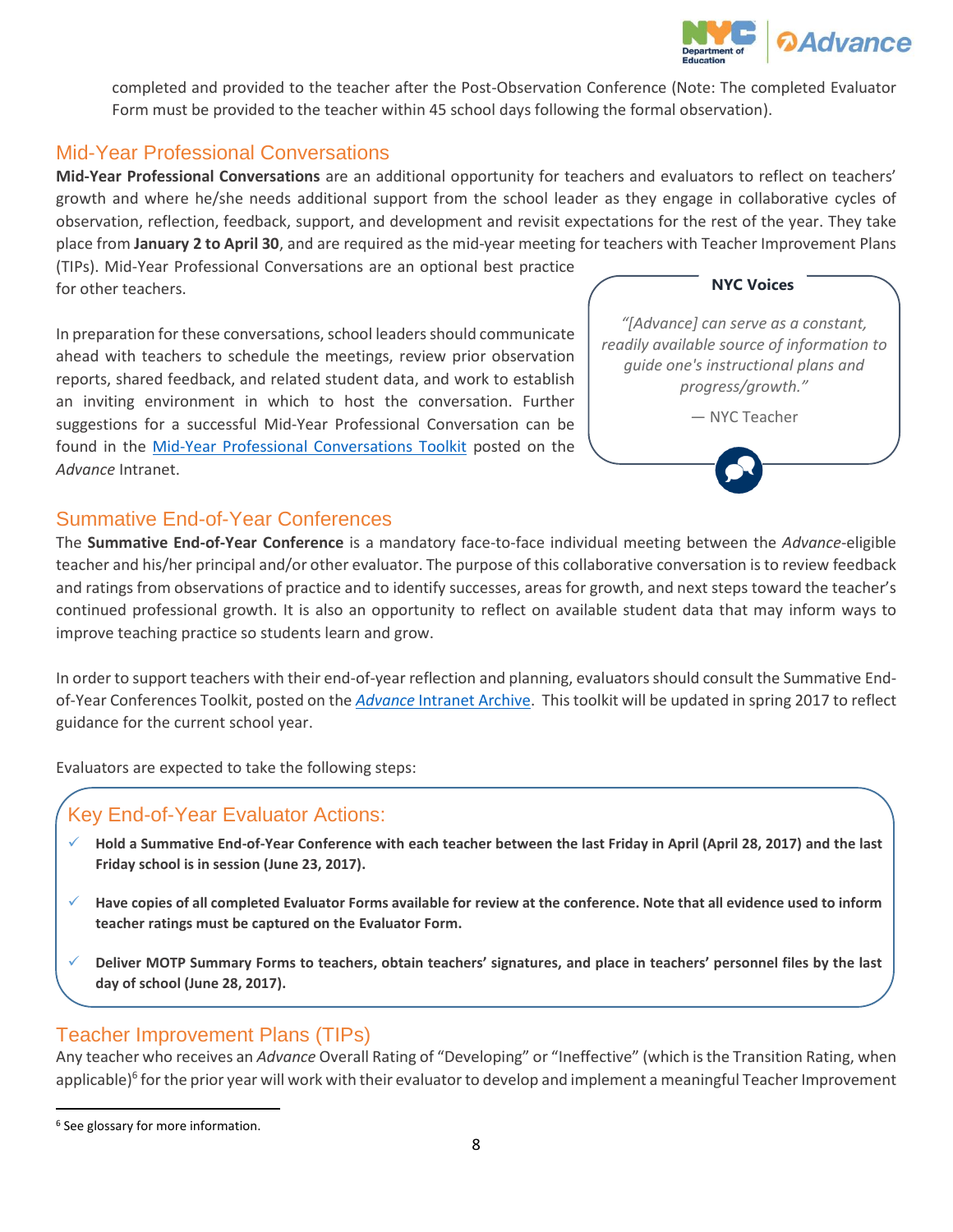

Plan (TIP) early in the school year. The purpose of a TIP is to assist teachers to work to their fullest potential. In creating the TIP, evaluators will consult with teachers to identify specific improvement areas as well as a timeline and plan for assessing improvement in teacher practice. Evaluators and teachers should consider the types of support teachers need to be successful.

- Evaluators will support teachers who receive an *Advance* Overall Rating of "Developing" or "Ineffective" with a TIP no later than 10 school days from the first day of school (**September 22 in 2016**). The TIP will be discussed as a part of the Initial Planning Conference (IPC), to be held by teachers receiving a TIP by **September 22, 2016**. Teachers may request the attendance of a union representative at these TIP planning meetings. The TIP may be subject to further discussion at an additional Mid-Year Professional Conversation as described below.
- The TIP outlines a plan of assistance for the teacher and establishes a timeline for assessing progress.
- The TIP should in no way be construed as disciplinary in nature and should be seen by all parties involved as a way to improve educator effectiveness through professional development.
- For the 2016-17 school year only, the TIP may be subject to further discussion at an additional meeting in accordance with the following:
	- $\circ$  Teachers rated "Ineffective" in the previous school year may request, in writing, a separate meeting to further discuss the TIP. If requested, such meeting shall occur at a mutually-agreed upon time, but no later than 20 school days (**October 11 in 2016**) from the first day of school. Based on the feedback received from the teacher at this meeting, the principal may modify the TIP prior to 20 school days (**October 11 in 2016**) from the first day of school.
	- $\circ$  Teachers rated "Developing" in the previous school year may request, in writing, a separate meeting to further discuss the TIP and such request shall not be unreasonably denied. This meeting shall occur at a mutuallyagreed upon time, but no later than 20 school days (**October 11 in 2016**) from the first day of school. Based on the feedback received from the teacher at this meeting, the principal may modify the TIP prior to 20 school days (**October 11 in 2016**) from the first day of school.
- As part of the TIP, the teacher and evaluator will engage in the following meetings:
	- o Meeting #1: To occur in the same meeting as the Initial Planning Conference (**by September 22 in 2016**).
	- o Meeting #2: To occur from January 2 April 30.
	- o Meeting #3: To occur in the same meeting as the Summative End-of-Year Conference.

At the second and third scheduled meetings, the teacher is responsible for presenting evidence to his or her evaluator that demonstrates the progress the teacher has made/is making towards achieving improvement on the outlined activities. It is the evaluator's responsibility to maintain copies of all documents used in the development and implementation of the TIP, and document the completion of each activity for improvement on the TIP form while the plan is in progress. The documentation must be accessible to both the evaluator and the teacher.

Upon successful completion of all activities outlined for improvement, and upon conclusion of the final meeting between the teacher and his/her supervisor, the TIP shall be deemed complete. The supervisor will inform the teacher through verbal and written communication that the TIP has been successfully completed. The evaluator will then place copies of all documents used in the development and implementation of the TIP in the teacher's personnel file within 10 school days of the completion of the TIP process. For more information and support, review [TIP: At a Glance](http://intranet.nycboe.net/NR/rdonlyres/E08A81B2-CD70-49A6-BEDF-A7E2B90771EC/0/201617TIPataGlance.pdf) and the [TIP Toolkit.](http://intranet.nycboe.net/NR/rdonlyres/B926F78B-638D-46D4-8ACF-29B43F21FBD6/0/201617TIPToolkit.pdf)



For additional resources and information about MOTP, see the *[Advance](https://intranet.nycboe.net/HR/advance/MOTP/MoTP_Tools.htm)* **MOTP Intranet**.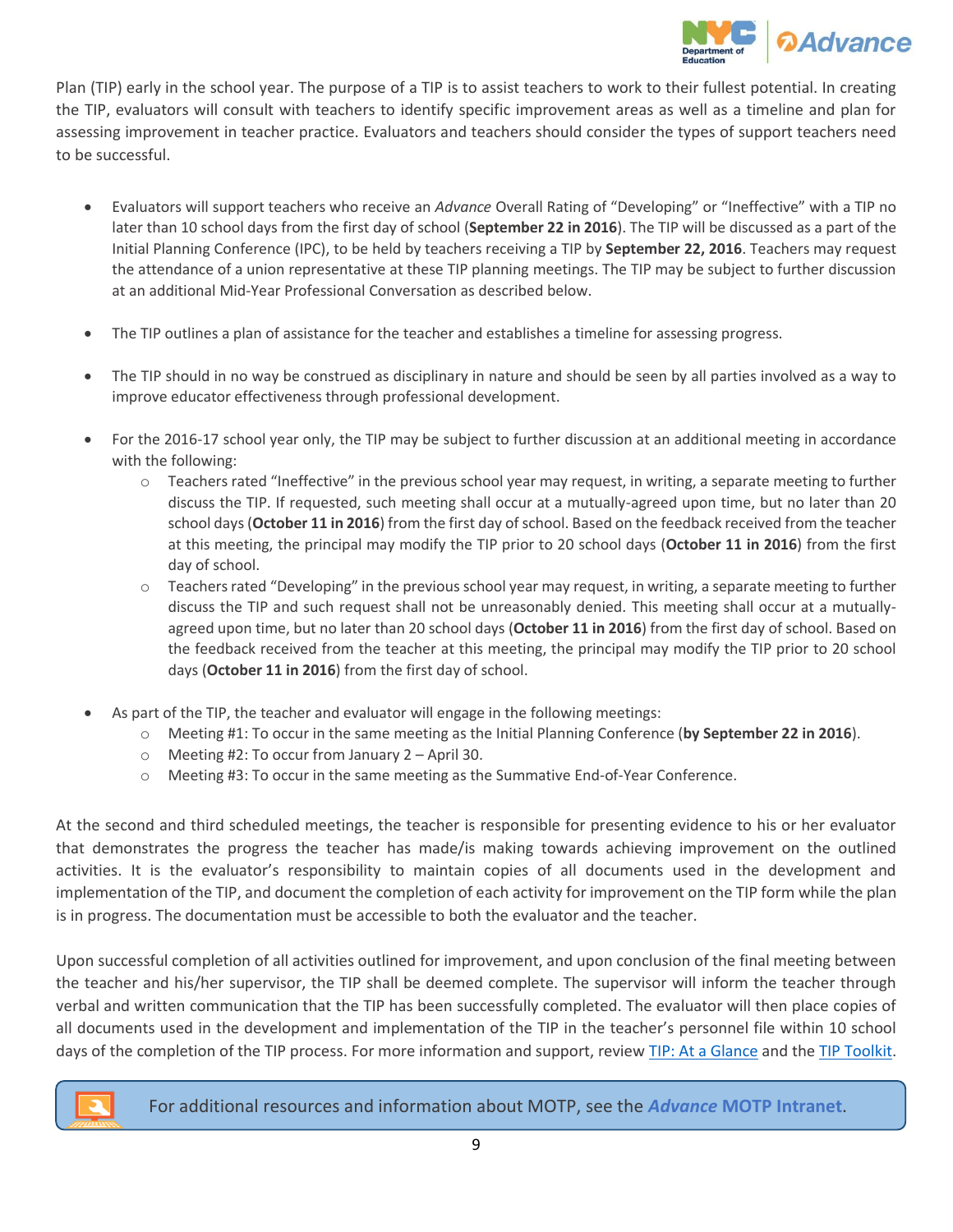

# <span id="page-11-0"></span>**A CLOSER LOOK AT MEASURES OF STUDENT LEARNING (MOSL)**

#### Introduction to Measures of Student Learning

Understanding how students are performing is a crucial step toward recognizing outstanding teaching and encouraging meaningful improvements in teaching and learning. Measures of Student Learning (MOSL) allow educators to better understand their students' strengths and how best to support student growth. The work of *Advance* provides the opportunity for schools to measure student learning in meaningful ways that reinforce their instructional priorities. This happens when members of the school community collaboratively make thoughtful decisions about how to measure student learning at their school, including which assessments to use, which student groups to target, how to calculate student growth, and how to norm and score assessments.

Students enter our classrooms at very different levels. This is why all student learning measures used in *Advance* are based on student growth over the year, *not* absolute proficiency levels. This focus on student growth is what drives instructional decision-making toward the goal of preparing all students for college and careers, and is the second category in a teacher's *Advance* Overall Rating.

While the assessment list and MOSL selections process for 2016-17 remain similar to years past, beginning this year, principals and School-based MOSL Committees will make only one MOSL selection for each grade/subject offered in the school. Additional information on this process and timeline for this year is available in the [2016-17 MOSL](http://intranet.nycboe.net/NR/rdonlyres/1F1AD4CF-4289-41EE-BA83-BED400079F06/0/201617MOSLSchoolLevelSelectionsGuide.pdf) **School**-Level [Selections Guide](http://intranet.nycboe.net/NR/rdonlyres/1F1AD4CF-4289-41EE-BA83-BED400079F06/0/201617MOSLSchoolLevelSelectionsGuide.pdf) (*anticipated January 2017*) and the MOSL Supplemental Guides fo[r Elementary Schools,](http://intranet.nycboe.net/NR/rdonlyres/2D5D776A-AD2D-4A6B-86C1-1FD2B81123D7/0/201617MOSLSupplementGuideforElementarySchools.pdf) [Middle Schools,](http://intranet.nycboe.net/NR/rdonlyres/2305C8B4-D2B7-4D66-ABBA-970971A8631B/0/201617MOSLSupplementGuideforMiddleSchools.pdf) [High Schools,](http://intranet.nycboe.net/NR/rdonlyres/3896332C-BE29-4B8C-8A16-CD61259F12E4/0/201617MOSLSupplementGuideforHighSchools.pdf) and [Alternate Assessments.](http://intranet.nycboe.net/NR/rdonlyres/5810F45C-F05E-4FA1-A1E2-247EE7B20893/0/201617MOSLSupplementGuideforAlternateAssessments.pdf)



#### MOSL Timeline\*

*\*Note that all timelines must be adhered to absent extraordinary circumstances (e.g., certain types of leaves); teacher absences do not count against these timelines.*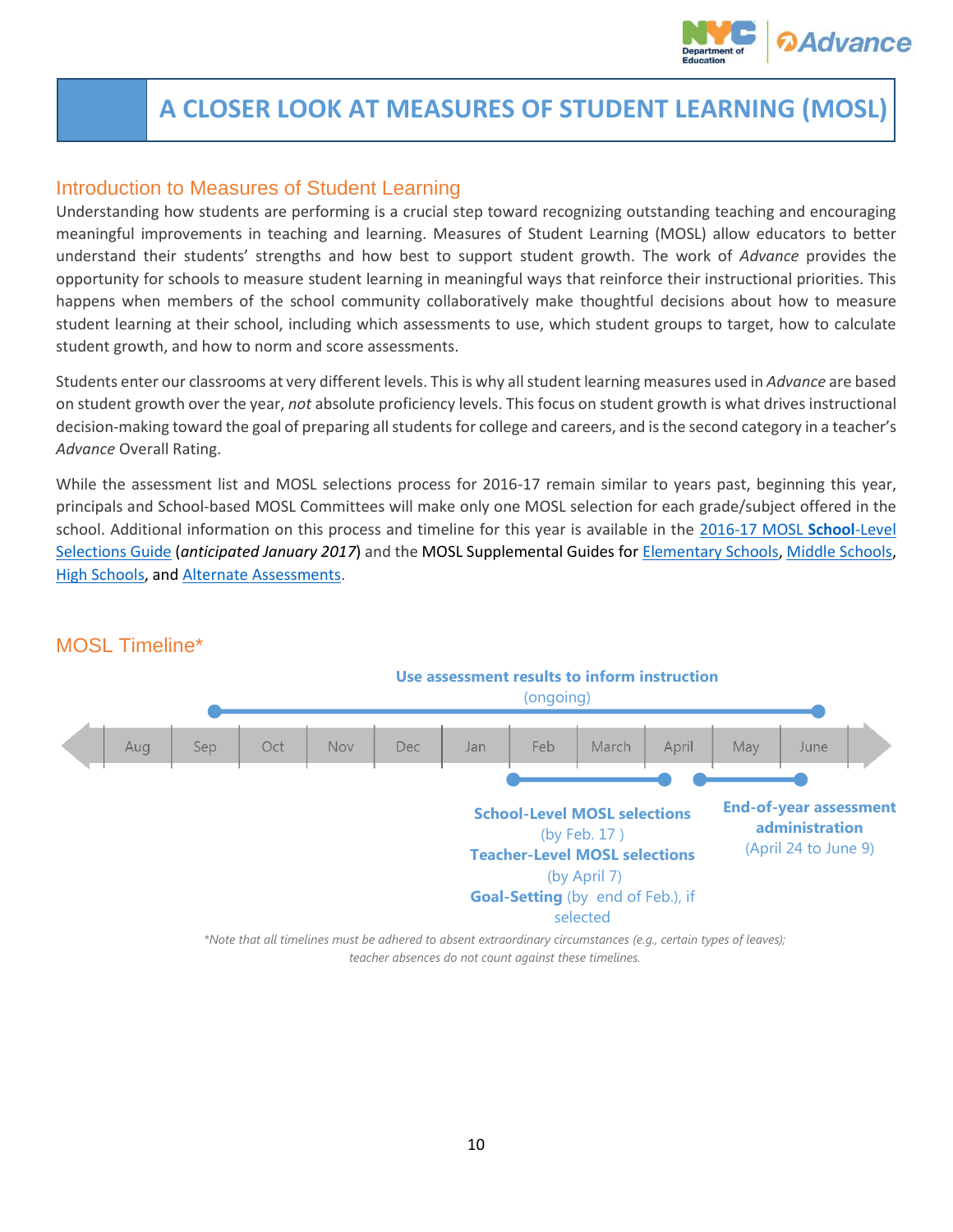

#### MOSL Components

Each measure includes three components: an *assessment*, *target population*, and *growth measurement*.

| <b>COMPONENT</b>          | <b>DEFINITION</b>                                                                                                                                                                                                                                                                                                                                                                                                                                                                                                                                                                                                                                                                                                                         |
|---------------------------|-------------------------------------------------------------------------------------------------------------------------------------------------------------------------------------------------------------------------------------------------------------------------------------------------------------------------------------------------------------------------------------------------------------------------------------------------------------------------------------------------------------------------------------------------------------------------------------------------------------------------------------------------------------------------------------------------------------------------------------------|
| Assessment                | Refers to the assessment used to measure student learning. For MOSL purposes in 2016-<br>17, this will continue to be a State Assessment, a NYC Performance Assessment, or a 3rd<br>Party Assessment.                                                                                                                                                                                                                                                                                                                                                                                                                                                                                                                                     |
| <b>Target Population</b>  | Refers to the students included in the measure. For some teachers, the School-Based<br>MOSL Committee (the Committee) may recommend the <b>individual</b> target population,<br>which means the measure is based on the growth of a teacher's students taking the<br>assessment in their course. Alternatively, the Committee and principal may select the<br>grade or school target population (also referred to as group measures), which means the<br>measure is based on the growth of all the students taking the assessment across the<br>grade or school. Finally, the Committee may recommend a linked target population,<br>which includes only the teacher's students who take an assessment administered in<br>another course. |
| <b>Growth Measurement</b> | Refers to the method by which student growth is measured on a given assessment. This is<br>recommended by the Committee as either goal-setting or growth model.                                                                                                                                                                                                                                                                                                                                                                                                                                                                                                                                                                           |

#### MOSL Selections and Process

Each year, schools have the opportunity to reflect on lessons learned and re-select their measures that best match their school's culture and evolvoing student needs for grades and subjects where a State assessment or selection is not mandated (e.g. where the State assessment is required, but there is an opportunity to select the growth measurement). Schools may re-examine their strategic use of assessment and refine systems and structures to ensure assessments are used to drive improvements in practice and student learning. The School-Based MOSL Committee (the Committee) works together to determine the best combination of components for these grades and subjects in their school, as applicable, based on available assessment options approved by the State. Making selections of all grades/subjects at the school-level ensures that Measures of Student Learning are applied consistently and fairly across all teachers of similar programs at a school.

For the 2016-17 through 2018-19 school years, grades 3-8 ELA and math State assessments may not be used for MOSL during these transition years. For all grades and subjects without mandated State selections used for MOSL, the Committee recommends assessments, target populations, and growth measurements, and the principal either accepts all of these recommendations or rejects all of these recommendations. In the case of rejected recommendations, the Default Measure (which in 2016-17 is a measure that consists of all assessments selected or required to be used for MOSL at the school.) will be applied. In school year 2016-17, allowable MOSL selections will be announced in January, and may begin on **February 1, 2017**. Schools have until **February 17, 2017 to make school-level MOSL selections**. Principals should notify teachers of the finalized school-level grade/subject selections when availble. More information on school-level MOSL selections, will be in the forthcoming 2016-17 MOSL **School**[-Level Selections Guide](http://intranet.nycboe.net/NR/rdonlyres/1F1AD4CF-4289-41EE-BA83-BED400079F06/0/201617MOSLSchoolLevelSelectionsGuide.pdf) (*anticipated January 2017*).

Once school-level selections have been made, teacher-level selection is completed to determine which assessments and target populations will be included in each teacher's individual MOSL calculation. These teacher-level MOSL selections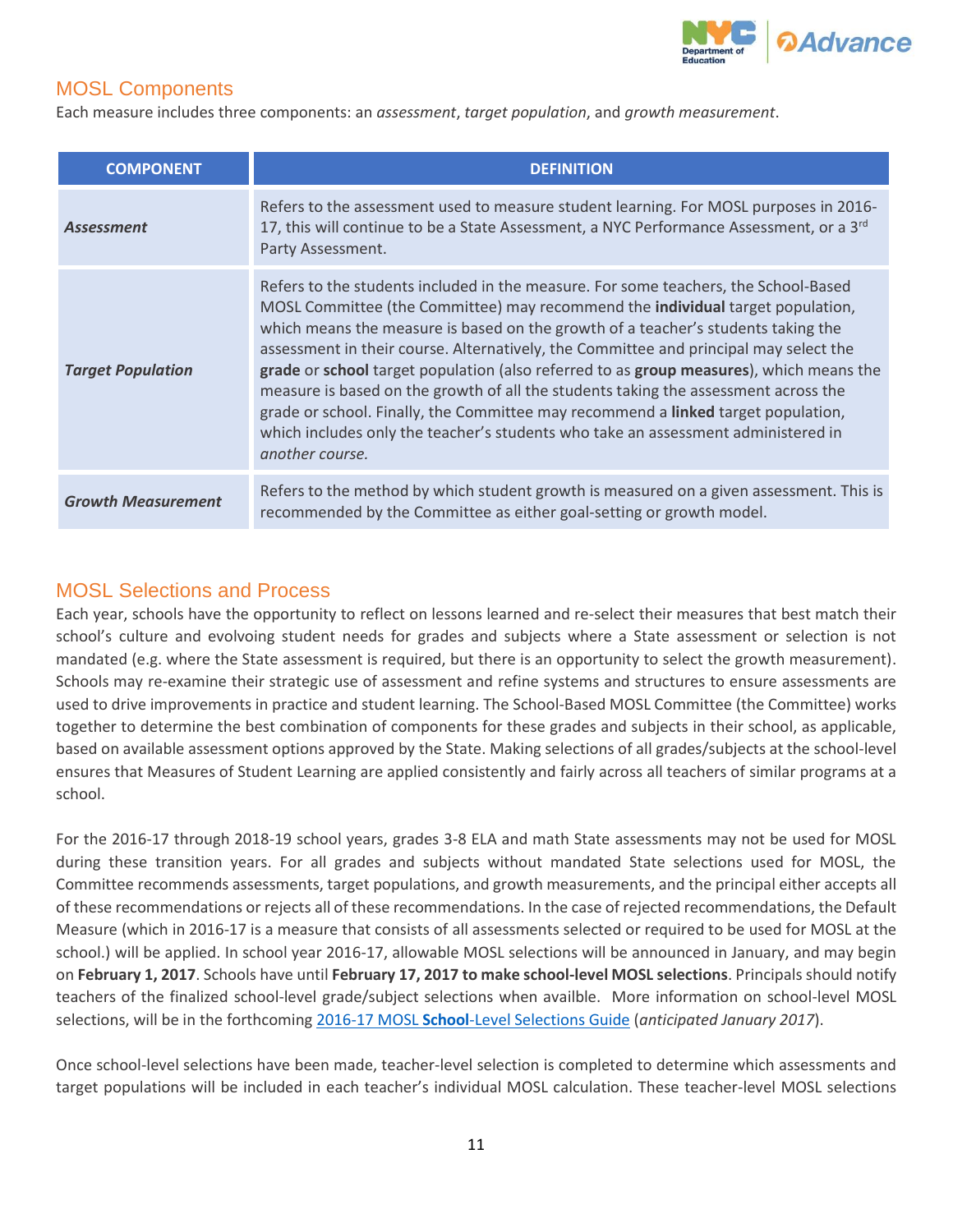

should be made by **April 7, 2017**. A more detailed explanation of teacher-level selections, will be available in the forthcoming 2016-17 MOSL **Teacher**[-Level Selections Guide](http://intranet.nycboe.net/NR/rdonlyres/ACB9A249-57E8-4D4B-A812-696BB2EFEEAD/0/201617MOSLTeacherLevelSelectionsGuide.pdf) (*anticipated January 2017*).

For available assessment options per grade and subject in **school year 2016-17**, please review the MOSL Supplemental Guides for [Elementary Schools,](http://intranet.nycboe.net/NR/rdonlyres/2D5D776A-AD2D-4A6B-86C1-1FD2B81123D7/0/201617MOSLSupplementGuideforElementarySchools.pdf) [Middle Schools,](http://intranet.nycboe.net/NR/rdonlyres/2305C8B4-D2B7-4D66-ABBA-970971A8631B/0/201617MOSLSupplementGuideforMiddleSchools.pdf) [High Schools,](http://intranet.nycboe.net/NR/rdonlyres/3896332C-BE29-4B8C-8A16-CD61259F12E4/0/201617MOSLSupplementGuideforHighSchools.pdf) an[d Alternate Assessments.](http://intranet.nycboe.net/NR/rdonlyres/5810F45C-F05E-4FA1-A1E2-247EE7B20893/0/201617MOSLSupplementGuideforAlternateAssessments.pdf)

In looking ahead to **school year 2017-18**, the NYCDOE is developing additional assessments for MOSL-eligibility purposes. These assessments will be subject to the approval of the New York State Education Department and will include: performance-based assessments, progress monitoring assessments, project based-learning assessments, and student learning inventories. More information on these assessment options will be available prior to the 2017-18 school year.

#### Importance of Norming Scoring Practices During Assessment Administration

Assessments such as the New York City Performance Tasks and Running Records are scored locally by teachers within each school. Teacher teams should norm their scoring practices to ensure that all scorers are calibrated to the rubric to ensure fair grading practices across students, teachers, and schools. Additionally, norming scoring practices presents a valuable opportunity to support collaborative professional development. By discussing assessment prompts, student work, rubric language, and student scores, teachers can establish a common understanding of what students need to know and be able to do. This information can inform planning and instruction.

The [Norming Student Work Toolkit](http://intranet.nycboe.net/NR/rdonlyres/2F850883-6111-4D1E-8DA2-4B50CD55AD89/0/NormingStudentWorkToolkit.zip) is a series of four professional learning facilitator guides designed for use by school teams to support the norming process that should be completed prior to scoring assessments. School leaders are encouraged to review the individual professional learning outcomes of the guides with their staff and offer sessions, as needed. While the sample materials referenced in the guides are the New York City Performance Tasks, the guides can be used to norm the scoring of Running Records, and any grade-wide or department-wide assessment or assignment throughout the year. School leaders or assessment coordinators should work with their instructional teams to develop a plan for norming and scoring.



For additional resources and information about MOSL, see the *Advance* **[MOSL Intranet](https://intranet.nycboe.net/HR/advance/MOSL/MOSL+Tools+2.htm)**.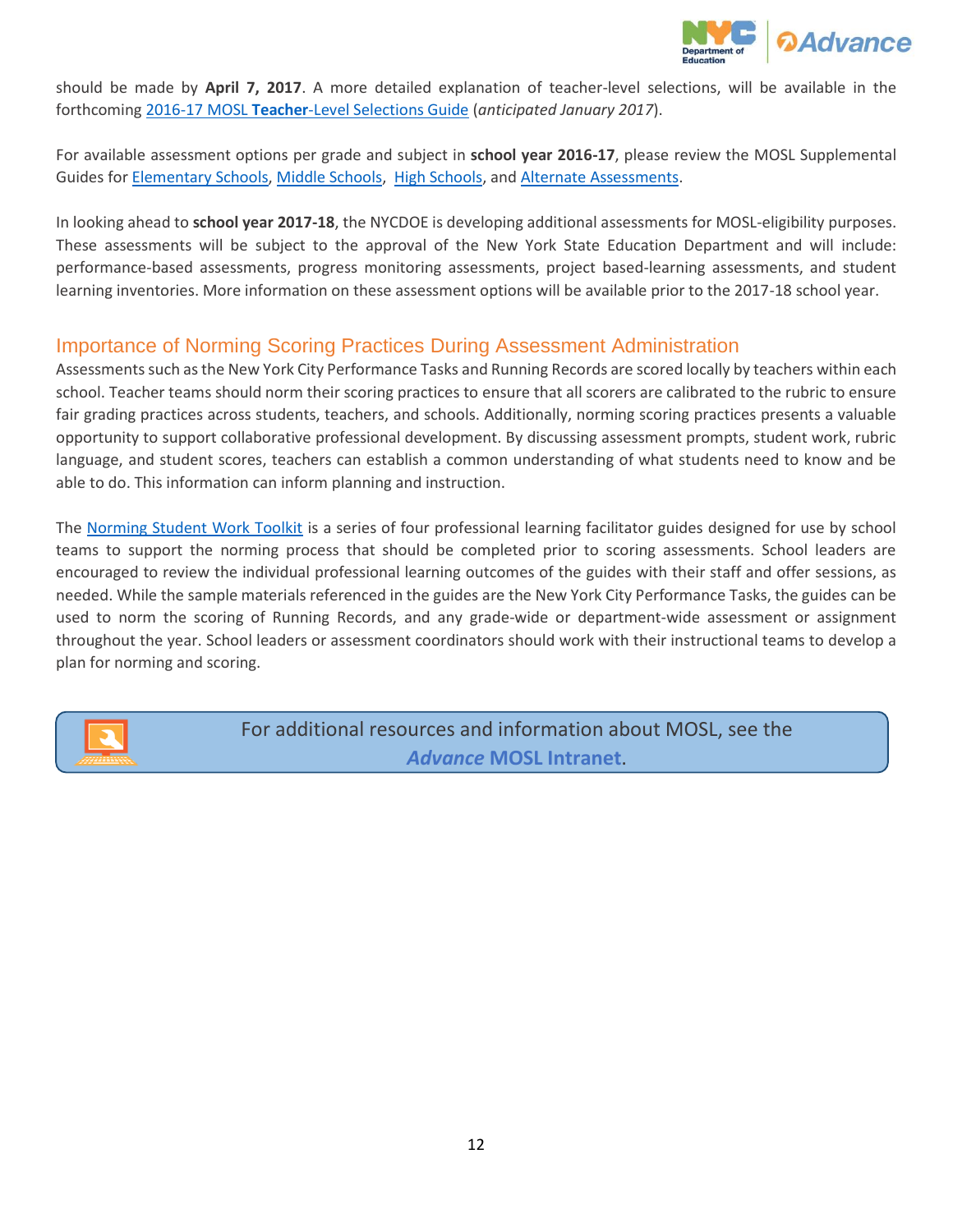

# **DAY-TO-DAY**

<span id="page-14-0"></span>Our vision for *Advance* stems from our goal of ensuring that every child graduates a critical thinker, prepared for college, a career, and a future as a productive adult. One key to achieving this long-term goal lies in the day-to-day actions of teachers, school leaders, and other NYCDOE staff. By integrating the practices of *Advance* — ongoing observation and

feedback cycles in the context o[f Common Core Standards](https://www.weteachnyc.org/resources/collection/common-core-learning-standards/) and curricula combined with a collaborative focus on student outcomes – we can ensure that all of our efforts are truly aligned with our vision.

Both MOTP and MOSL are designed to strengthen the efforts of teachers, teacher teams, school leaders, and support staff throughout the entire year. While the Initial Planning Conference and the Summative End-of-Year Conference

serve as critical bookends for teachers and school leaders to step back and discuss teacher practice, student progress, and professional learning, the most critical work takes place during the months of school in between these conferences. **The effort that educators invest each day in their classrooms is what truly impacts student learning***,* and *Advance* is most effective when teachers and school leaders collaboratively find ways to connect it to daily practice.

#### Best Practices: Integrating MOTP

Here are some best practices that have emerged across the City as teachers and administrators have integrated MOTP structures and practices into their daily work:

- **Use rubric language from the Danielson** *Framework for Teaching* **to anchor conversations about teacher practice:**
	- o Teachers are using the Danielson *Framework for Teaching* when debriefing formative peer classroom visits, during common planning time, and other informal gatherings, such as talking to each other in the hallways. They are also incorporating it into self-reflection and planning for professional learning.
- **Build a culture of formative observation and feedback:** 
	- o School leaders conduct *formative* observations to support teacher development, in addition to evaluative observations. Teachers also participate in peer intervisitations. 7
- **Conduct regular feedback meetings:**

 $\overline{\phantom{a}}$ 

- Principals and instructional teams meet daily to discuss observations, feedback, and planned support.
- **Communicate frequently and collaboratively set next steps:** 
	- o Teachers and school leaders review multiple sources of information and collaboratively determine areas for growth and appropriate next steps. These steps include both professional learning steps and classroom practice steps, as well as frequent professional conversations about progress.



*"*Advance *truly advances teacher practice. It provides concrete data for teachers to reflect on in order to inform their instructional practice, and concrete data to ground effective feedback."*

— NYC School Leader

The school leader gathers lesson-specific evidence

**Observe**

of teacher practice.

**Support and Develop** The teacher implements next steps with support.

#### **Prepare and Share Feedback**

The school leader assesses practice based on the Danielson *Framework* and collaborates with teacher to prioritize and determine 2-3 next steps.

 $^7$  For protocols, planning tools, and professional learning activities to support schools in implementing inter-visitation structures that support the needs of their teachers and students, see [Collaborative Learning Through Peer Inter-visitation: A Toolkit for Educators.](https://www.weteachnyc.org/resources/resource/collaborative-learning-through-peer-inter-visitations-toolkit-educators/)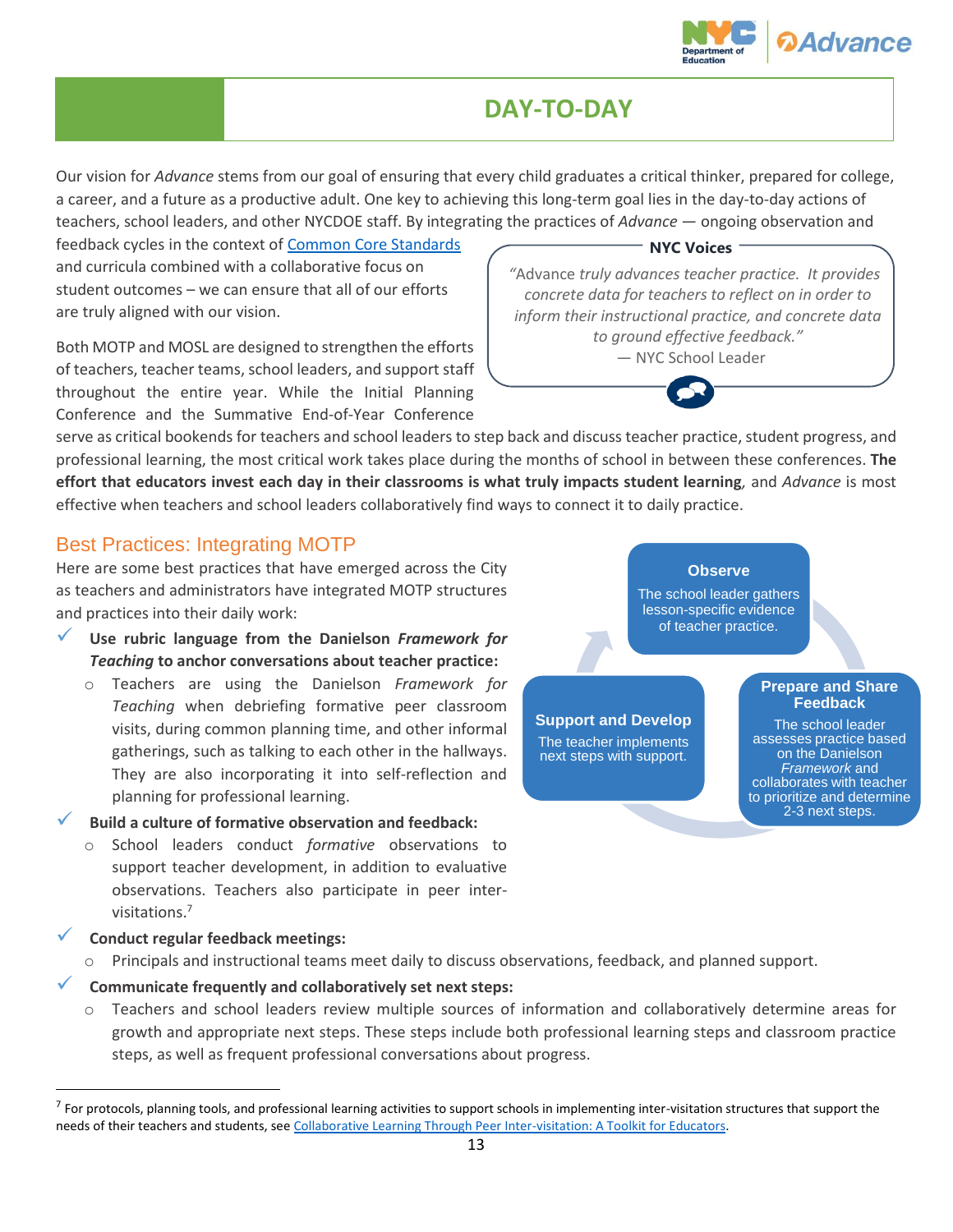

#### Best Practices: Integrating MOSL

Best practices for integrating student learning data throughout the year can also be applied to data from MOSL-eligible assessments. These practices include:

- **Review student work and assessment results in vertical and horizontal teacher teams:**
	- o Teams of teachers engage in collaborative review of student work to better understand the needs of individual students as well as gradelevel, subject area, or school-wide trends.
- **Use norming exercises to discuss and plan instruction across grades or subjects:**
	- o Some schools use the assessment norming and scoring processes througout the year to increase collaboration and ensure that teachers and administrators share a common understanding of student mastery levels, their strengths, and growth areas.
- **Use NYC Performance Task rubrics to review student work throughout the year.**



#### **Use baseline assessments to determine student starting points:**

- o Some teachers who administer baseline assessments review the results early in the year to adjust their instructional plans for the year based on the individual needs of their students.
- **Use benchmark and other formative assessments to regularly check-in throughout the year to assess student progress:**
	- o In addition to the baseline assessment and end-of-year assessments, some teachers choose to access centrallyprovided, or create their own, through-year benchmark assessments that serve as critical check-points for assessing student learning.
	- o This year, teachers will continue to access the NYC Performance Tasks in addition to centrally-provided CCLSaligned benchmark options through [Schoolnet.](https://sso.nycenet.edu/) Prior year NYC Performance Tasks may be used as informal benchmarks since they are generally aligned in structure and skills to this year's NYC Performance Tasks.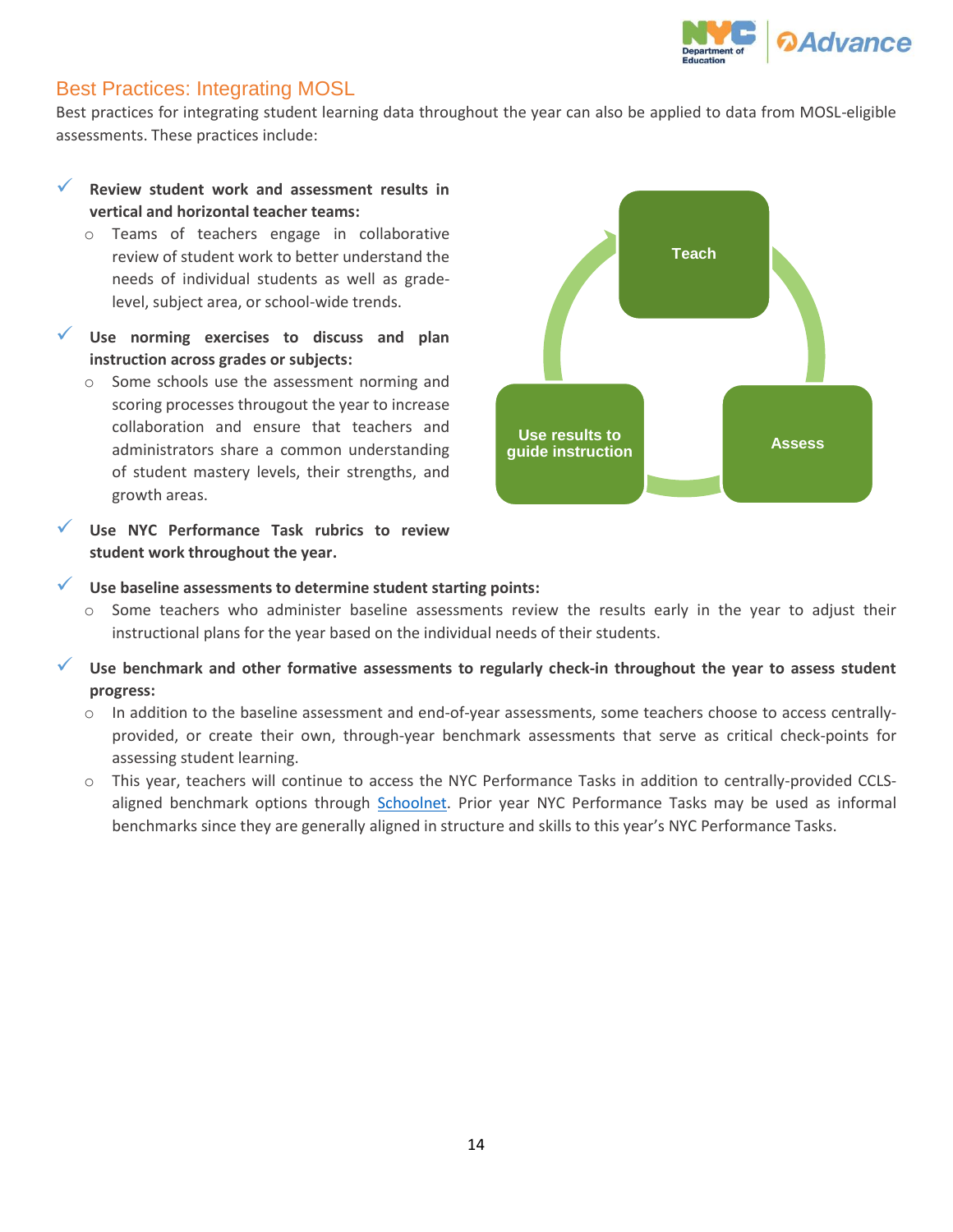

# <span id="page-16-0"></span>**FINISHING THE YEAR STRONG: END-OF-YEAR STEPS**

The end of the school year is a critical time for teachers and school leaders to assess student progress over the course of the year and to reflect upon each teacher's individual professional growth. *Advance* processes offer an important opportunity to collect critical student learning data, and to slow down and reflect upon teachers' hard work as school communities wrap up the current year and begin planning for the one ahead.

#### End-of-Year MOSL Assessment Administration

Since all MOSL ratings require the administration of an end-of-year assessment, many teachers will need to take specific steps related to MOSL at the end of the year. The forthcoming 2016-17 MOSL: Assessment Administration Handbook *(anticipated April 2017)* contains detailed information to support assessment coordinators, teachers, and school leaders as they prepare to administer assessments, norm and score them properly, and submit student scores for the NYCDOE to calculate ratings.

Schools will be able to dedicate the 75-minute block after the regular instructional day to MOSL-related work during the End-of-Year assessment administration window in the spring.

#### Summative End-of-Year Conferences

As described earlier in this document, the **Summative End-of Year Conference** occurs between the school leaders and the teacher, prior to the end of the current school year. Evaluators are required to hold a Summative End-of-Year Conference with each teacher between the last Friday in April (**April 28 in 2017**) and the last Friday school is in session (**June 23 in 2017**). Evaluators are also required to bring copies of all completed Evaluator Forms to this meeting.

#### Key End-of-Year Evaluator Actions:

- **Hold a Summative End-of-Year Conference with each teacher between the last Friday in April (April 28, 2017) and the last Friday school is in session (June 23, 2017).**
- **Have copies of all completed Evaluator Forms available for review at the conference. Note that all evidence used to inform teacher ratings must be captured on the Evaluator Form.**
- **Deliver MOTP Summary Forms to teachers, obtain teachers' signatures, and place in teachers' personnel files by the last day of school (June 28, 2017).**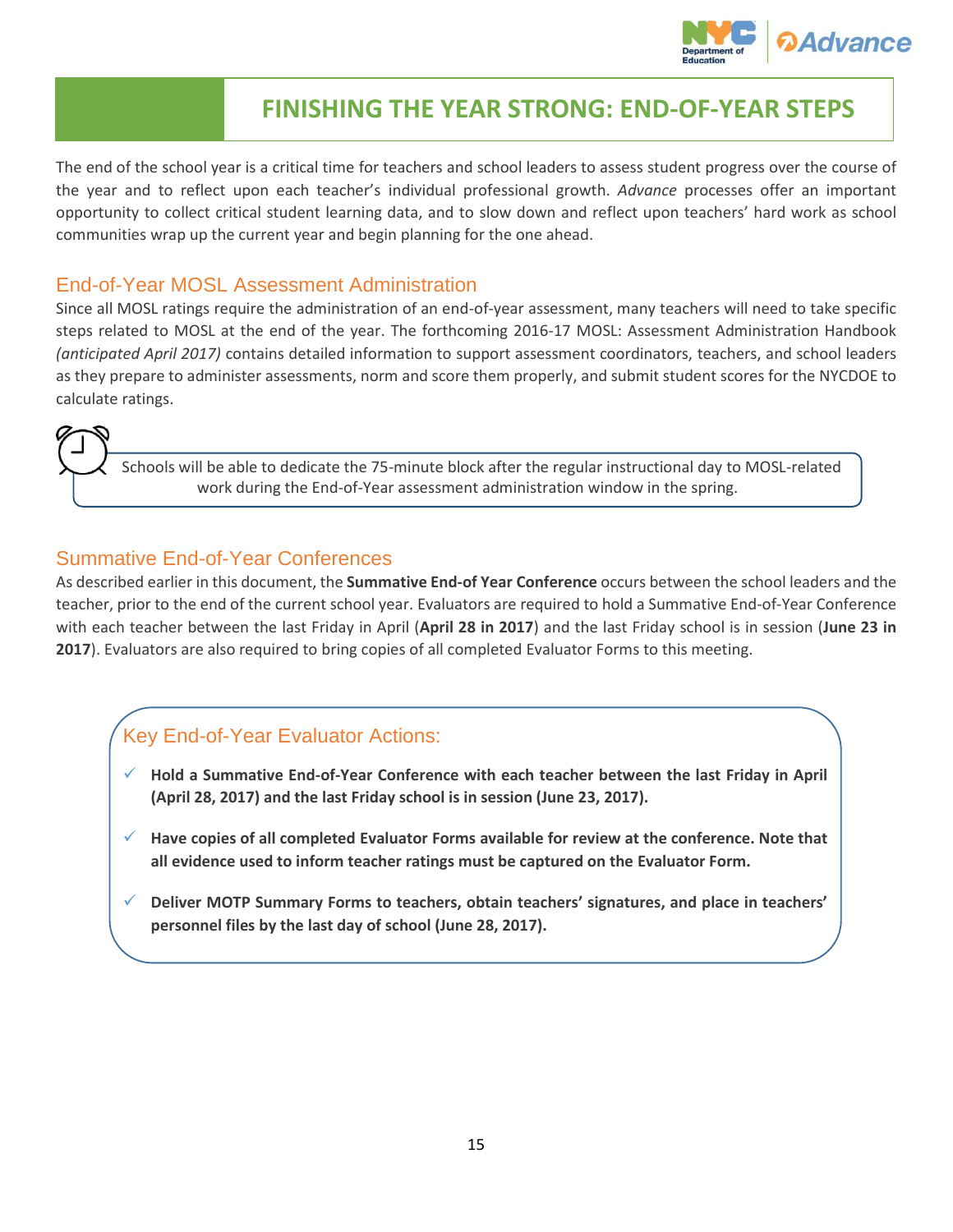

#### Weighting for MOTP Rating<sup>8</sup>

A weighted average of all component scores from the school leaders' observations will determine final MOTP score (see chart at right). Components in Domains 2 and 3 are weighted more heavily (85%) than components in Domains 1 and 4 (15%). Scores from informal and formal observations will count equally.



Each teacher's MOTP Rating will be determined using new scoring ranges:

| <b>MOTP Rating</b>      | <b>New! Scoring Range</b> |
|-------------------------|---------------------------|
| <b>Highly Effective</b> | $3.51 - 4.00$             |
| <b>Effective</b>        | $2.51 - 3.50$             |
| <b>Developing</b>       | $1.75 - 2.50$             |
| <b>Ineffective</b>      | $0.00 - 1.74$             |

#### MOSL Rating

 $\overline{a}$ 

A teacher's MOSL rating is dependent on a number of factors, including a school's MOSL selection for that teacher. It is calculated after the end of the school year, once student assessment data is processed. Guidance is forthcoming on 2016- 17 MOSL rating calculations, and will be available in the 2016-17 *Advance* Overall Ratings Guide (*expected August 2017*).

#### *Advance* Overall Ratings

Teachers will receive their 2016-17 *Advance* Overall Rating, which is the combined MOTP and MOSL rating, based on the matrix shown below, on **September 1, 2017. 9**

#### *Application of the Matrix Under §3012-d 10*

If a teacher receives a MOTP rating of **Effective**, and a MOSL rating of **Developing**, this teacher's *Advance* Overall Rating will be an **Effective**, according to the matrix.

|                            | <b>Observations (MOTP)</b> |   |    |   |  |
|----------------------------|----------------------------|---|----|---|--|
| Student Performance (MOSL) |                            | Н | E  | D |  |
|                            | Н                          | н | н  | E |  |
|                            | E                          | н | E  | E |  |
|                            | D                          | E | E. |   |  |
|                            |                            | n |    |   |  |

<sup>&</sup>lt;sup>8</sup> Further guidance is forthcoming in the event that the NYCDOE does not receive a hardship waiver for Independent Evaluator observations.

<sup>9</sup> A teacher's *Advance* Overall Rating (Transition Rating, if applicable) is considered the rating of record. Teachers of grades 3-8 ELA and/or math will also receive an Advisory Result (on September 1, 2017, or as soon as soon as practicable thereafter), which includes results from these assessments. An Advisory Result is for formative purposes only and will not be used for personnel decisions.

<sup>&</sup>lt;sup>10</sup> This matrix replaces the previous weighting of categories under §3012-c where 60% MOTP plus 40% MOSL were combined to equal 100% Overall Rating.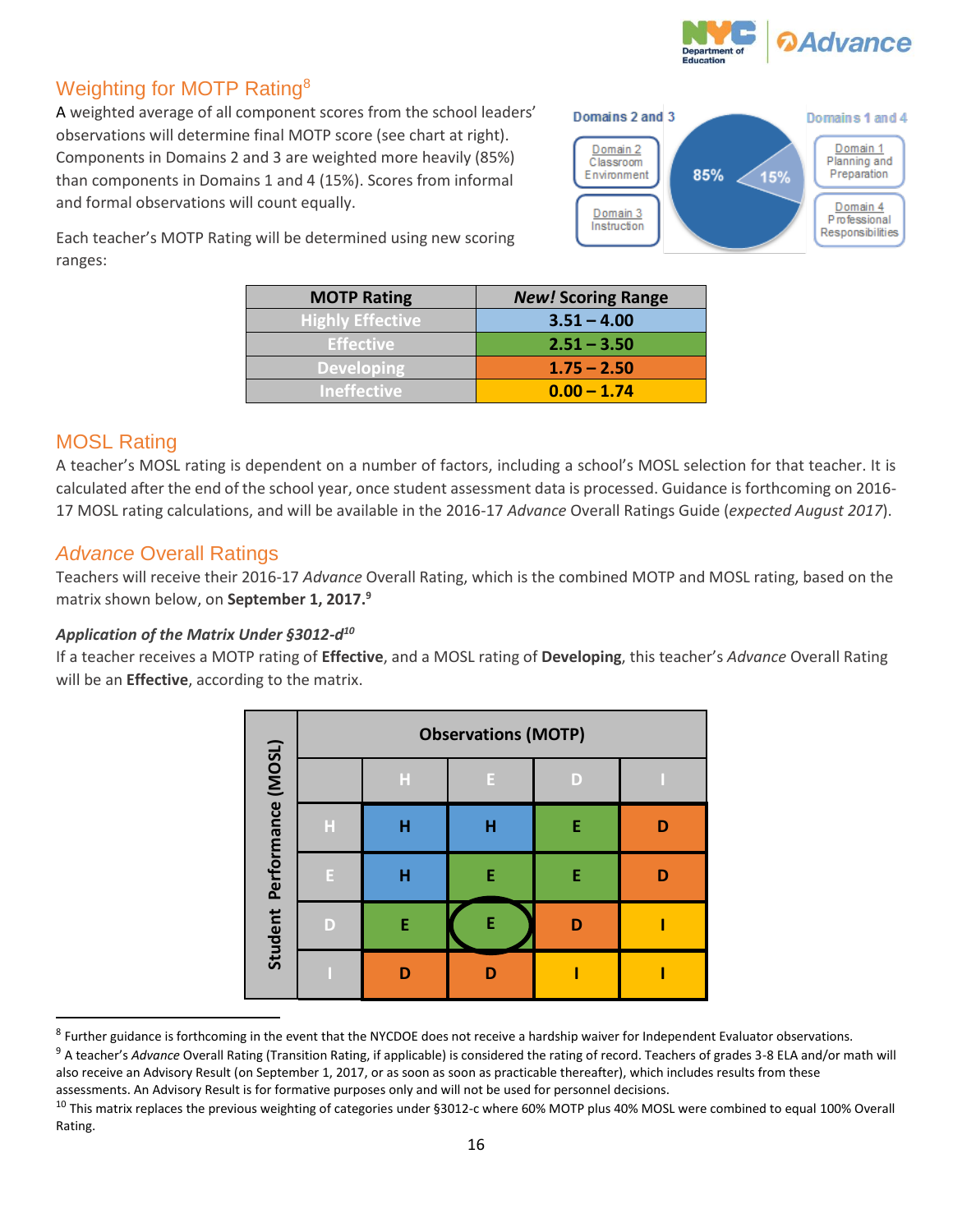

# <span id="page-18-0"></span>**IN-PERSON SUPPORTS AND ONLINE RESOURCES**

### In-Person Supports

#### **Teacher Development and Evaluation Coaches**

The Teacher Development and Evaluation Coach (TDEC) is a member of the Superintendents' team and the principal's first point of contact with questions about *Advance*. These colleagues play a prominent role in implementation and professional learning by supporting school-based professional learning and providing resources to ensure schools effectively implement *Advance* across the district.

Each school's TDEC will:

- Ensure that school leaders have the information and support they need to meet the expectations of the *Framework for Great Schools* through effective implementation of *Advance* and Common Core Learning Standards.
- Offer job-embedded support for all aspects of *Advance* implementation, differentiated based on school needs.
- Join school administrators during classrooms visits to support rating accuracy and meaningful feedback practices.
- Check-in with evaluators and gather feedback to inform system-wide implementation.
- Help make connections between *Advance* and district-specific priorities.
- 



#### **Field Support Center Staff**

Field Support Centers (FSCs) work closely with schools and Superintendents to provide integrated supports to address instructional, operational, and student service needs. The FSC Director for Teaching and Learning and *Advance* Leads collaborate with TDECs by coordinating data reporting, resolving operational issues, and providing technical assistance.

#### Online Resources

|                       | <b>Advance Support Help Desk</b><br>The Advance Support Help Desk is a team of NYCDOE staff dedicated to addressing<br>inquiries about Advance from NYCDOE educators. Teachers, school leaders, and<br>superintendents can email the Help Desk with any questions about Advance:<br>AdvanceSupport@schools.nyc.gov.                                                                                                                                                                                                |  |
|-----------------------|--------------------------------------------------------------------------------------------------------------------------------------------------------------------------------------------------------------------------------------------------------------------------------------------------------------------------------------------------------------------------------------------------------------------------------------------------------------------------------------------------------------------|--|
| Teach.Reflect.Advance | <b>Advance Intranet</b><br>This online hub houses documents and resources designed to support teachers and<br>school leaders implementing Advance. Here, you'll find up-to-date announcements<br>with detailed information about all aspects of Advance including a library of policy<br>questions and answers. This site will be the home of Advance-related resources and<br>guidance released throughout the year. In addition, professional learning resources may<br>be accessed from WeTeachNYC (see below). |  |
|                       | Teachers and school leaders: Use your regular NYCDOE login information to access this<br>site. If you do not know your log-in information, please use the password recovery and<br>account confirmation tool.                                                                                                                                                                                                                                                                                                      |  |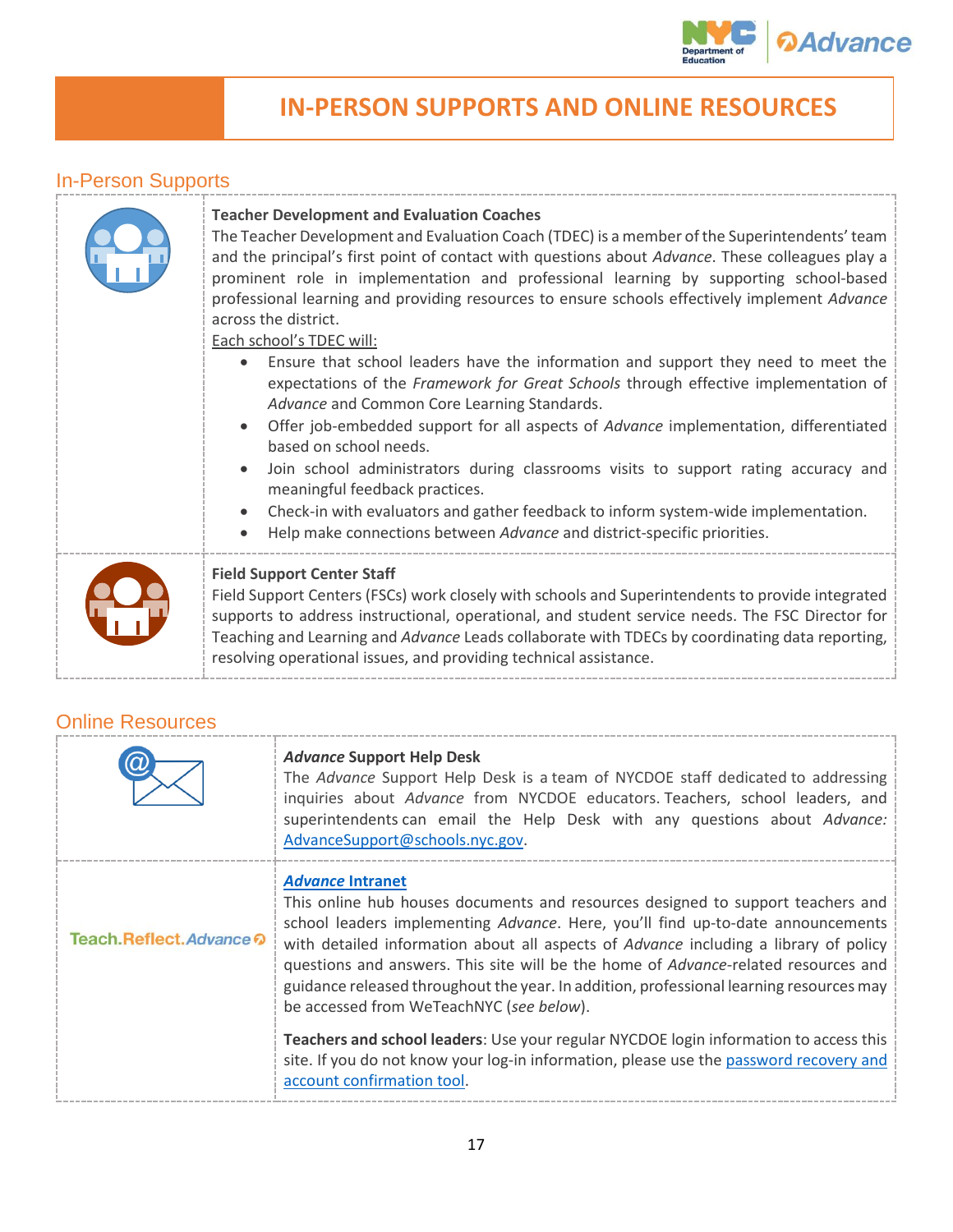



#### *Advance* **[Web Application](https://www.nycenet.edu/advance/Login)**

This online application is the data entry system that supports implementation of *Advance*. The tool allows school leaders to record and track observation data at both the teacher- and school-level, populate and print Evaluator Forms after observations, and automatically calculate both MOTP and MOSL scores and ratings. In addition, teachers may access the application to review confirmed Evaluator Forms and review their MOSL selections.

**Teachers and school leaders**: Use your regular NYCDOE login information to access this site. If you do not know this information, please use th[e password recovery and account](https://idm.nycenet.edu/selfservice/Login.do)  [confirmation tool.](https://idm.nycenet.edu/selfservice/Login.do) For user support navigating the features of the application, consult the 2016-17 *Advance* [Web Application Support Guide.](http://intranet.nycboe.net/NR/rdonlyres/123E94DC-8F0B-4EC7-B429-F24562CB2D65/0/201617AdvanceWebAppSupportGuide.pdf)



#### **[Periodic Assessment Intranet](https://portal.nycenet.edu/Accountability/Assessments/PeriodicAssessments/default)**

Visit the Periodic Assessment Intranet for information on assessments that are MOSLeligible. In the 2016-17 school year, NYC Performance Tasks and other Periodic Assessments<sup>11</sup>, as well as results from certain NYC Performance Assessments and  $3<sup>rd</sup>$ Party Assessments will be available in [Schoolnet](https://nyc.schoolnet.com/) to all schools that administer these assessments. Teachers, school leaders, and superintendents can email the Periodic Assessment Help Desk with any questions about assessment content, administration, and scoring: [periodicassessment@schools.nyc.gov.](mailto:periodicassessment@schools.nyc.gov)

**Teachers and school leaders:** Use your regular NYCDOE login information to access this site. If you do not know your log-in information, please use the password recovery and [account confirmation tool.](https://idm.nycenet.edu/selfservice/Login.do)



**[A Vision for School Improvement: Applying the](http://schools.nyc.gov/NR/rdonlyres/EC5F192E-44AB-429B-8DB1-E3527BD2E3A1/0/AVisionforSchoolImprovement_ApplyingtheFrameworkforGreatSchools.pdf)** *Framework for Great Schools*

The Vision for School Improvement highlights a process for schools to engage in as they embed the *Framework for Great Schools* into ongoing cycles of learning in support of the growth and success of all students.

This site supports teachers, school leaders, and school support teams with resources and tools for developing a shared understanding of the *Framework*, assessing needs and establishing goals, and engaging in cycles of learning. A collection of facilitation guides for professional learning activities are available to support teacher leaders and school leaders in guiding teams to deepen knowledge and strengthen practice.



 $\overline{\phantom{a}}$ 

#### **[WeTeachNYC](https://www.weteachnyc.org/)**

WeTeachNYC provides a centralized place where NYCDOE teachers and school leaders can explore the Danielson *Framework* through a self-assessment tool and find aligned professional learning resources, including teaching videos, facilitator guides and protocols to use with teacher teams, tools, and articles.

**Teachers and school leaders**: To access WeTeachNYC, log-in in using your NYCDOE username and password at [www.WeTeachNYC.org.](https://www.weteachnyc.org/)

<sup>&</sup>lt;sup>11</sup> These include Periodic Assessments that can also be selected as a MOSL and other assessments from the Periodic Assessment portfolio. For more information about Periodic Assessments available in Schoolnet, review the 2016-17 [Periodic Assessment Guide.](http://intranet.nycboe.net/NR/rdonlyres/93A2C3B7-B7AF-40D7-A700-5B4503A4DF97/0/SY1617PeriodicAssessmentSelectionsGuide.pdf)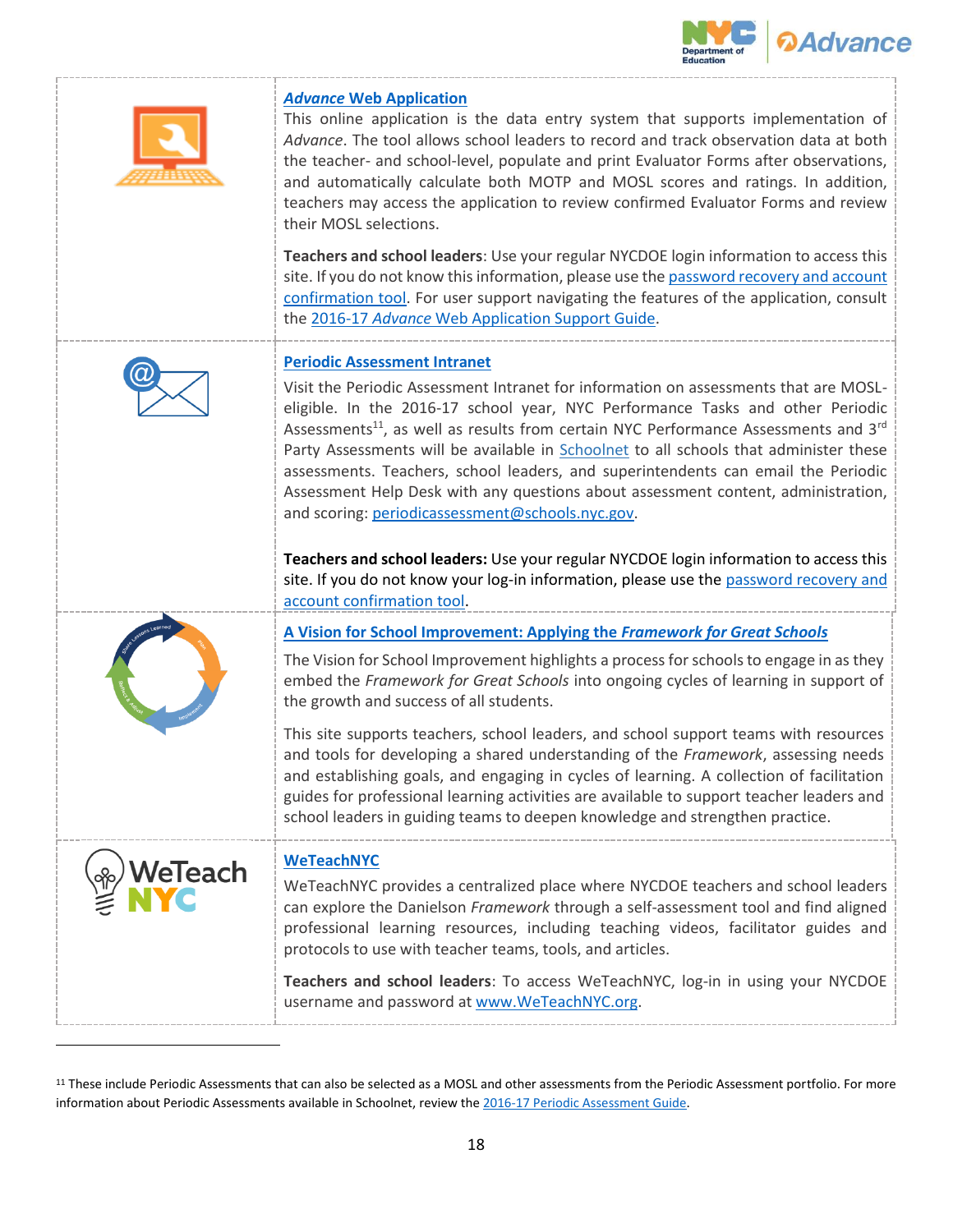

## <span id="page-20-0"></span>**GLOSSARY OF COMMON** *ADVANCE* **TERMS AND ACRONYMS**

**3 rd Party Assessments:** State-approved assessments developed by vendors. Many have previously been used in schools across NYC.

*Advance:* NYC's teacher development and evaluation system, as required by the New York State Education Department and negotiated by the NYCDOE and the UFT.

*Advance* **Web Application:** Th[e online application](https://www.nycenet.edu/advance/Login) that supports *Advance* implementation. School leaders and other groups can use this application to make MOSL selections, submit teacher ratings and monitor progress over the course of the year. It is recommended that schools use this data entry system to simplify data collection and reporting.

**Evaluator:** Any authorized district superintendent, assistant superintendent, principal, or assistant principal (or other trained administrator) of the observed teacher's school who has received the requisite training to properly observe, evaluate, and/or score the teacher's *Advance* Overall Rating in accordance with Education Law §3012-d and as outlined in the NYC's APPR plan.

**Evaluator Form:** The form completed by the evaluator within 45 school days of a teacher's evaluative observation for *Advance*. The Evaluator Form shall contain lesson-specific evidence for components observed during an observation and teacher-specific evidence for components relating to professionalism and preparation that may have been observed within fifteen (15) school days prior to the observation unless it was used as part of a letter to file. The Evaluator Form also has a space for additional evaluator notes, which are optional. The report can be prepared by entering teachers' ratings in the *Advance* Web Application or off-line by printing a blank form from the *Advance* Web Application. The form must be signed by the teacher and the evaluator and placed in the teacher's file in accordance with the Collective Bargaining Agreement.

**Evidence:** Specific, observable features of teaching practice captured by evaluators taken during any formal or informal classroom observation; it may also include direct observations of practice related to components 1a, 1e, and/or 4e captured within 15 school days preceding an observation unless it was used as part of a letter to file. Any notes are the sole property of the evaluator and do not constitute a record of the teacher observation process and, therefore, will not be included within a teacher's file. Evidence is drawn from the observation process, including notes recorded on the evaluator form.

**Feedback:** Evidence-based commentary that is aligned to the Danielson *Framework for Teaching*. The primary purpose of feedback is to reinforce strengths and to help teachers improve; for example, evaluators may note areas of growth that were observed and also note one or two areas for improvement. Evaluators must provide teachers with feedback in any format (verbal or written communication) within 15 school days following an evaluative observation.

**Formal Observation:** A full-period observation scheduled at a mutually agreed upon date and time. Formal observations must be preceded by a Pre-Observation Conference, scheduled at a mutually agreed upon time, and held no more than 20 school days before the observation is scheduled to occur and followed by a Post-Observation Conference held no later than 20 school days after the observation occurs.

**HEDI Rating:** The numerical value a teacher receives based on the evaluator(s) scoring of the components within each of the four Danielson Domains. The 1-4 HEDI score represents the numerical value associated with the four performance rating categories (Ineffective, Developing, Effective, and Highly Effective) established by the Commissioner.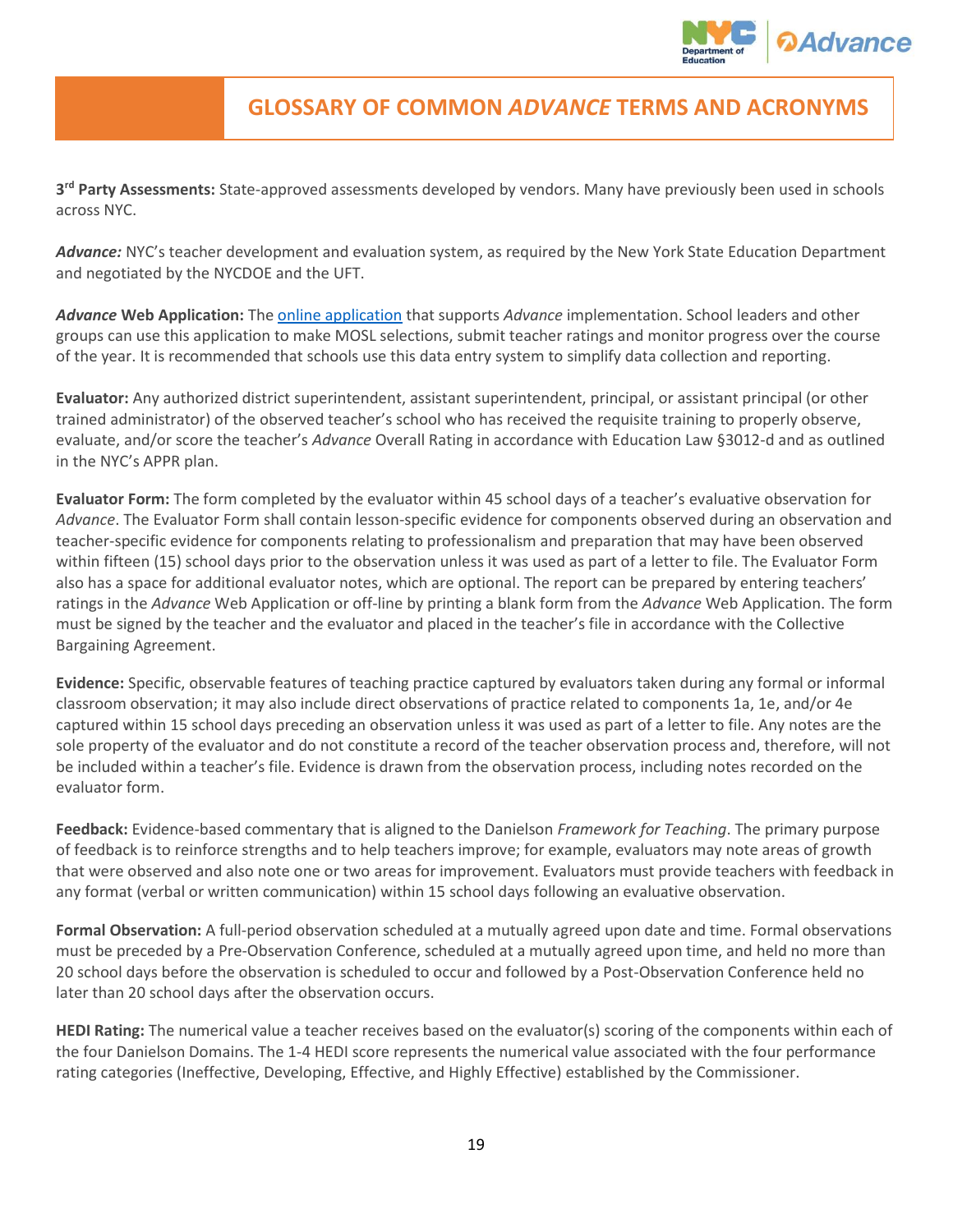

**Informal Observation:** An observation lasting a minimum of 15 minutes; it does not require prior notification to the teacher. All *may* be unannounced but at least one *must* be unannounced.

**Initial Planning Conference (IPC):** A mandatory in-person, one-on-one meeting between the teacher and evaluator that is scheduled at a mutually agreed-upon time and occurs prior to any formal or informal classroom observations required by *Advance*. During the IPC, the evaluator and teacher discuss expectations for the year ahead and the teacher selects his or her Observation Option. This year, the IPC must be held no later than Friday, October 28, 2016.

**Measures of Student Learning (MOSL):** Measures of Student Learning measure how much students grow each year via a variety of assessments, which then allows educators to better understand their students' strengths and how best to support student growth. Each MOSL comprises an assessment (chosen from a list of allowable options), a target population (individual, group, or linked), and growth measurement (growth model or goal-setting). Each grade and subject in a school has an associated MOSL selection, whether it is State-mandated or a recommendation made to the principal by the School-Based MOSL Committee (Note: If the Committee's recommendation is rejected by the principal, the Default will be used). All teachers who are eligible to be rated under *Advance* will receive a MOSL rating, which accounts for one portion of a teacher's Overall Rating.

**Measures of Teacher Practice (MOTP):** Through Measures of Teacher Practice, educators engage in a collaborative cycle of observation, feedback, and reflection. All teachers who are eligible to be rated under *Advance* will receive a rating based on classroom observation ratings on eight (8) components of the Danielson *Framework for Teaching* (2013). MOTP ratings account for one portion of a teacher's Overall Rating.

**NYC Performance Assessments:** Open-ended item type assessments (e.g., evidence-based essay) developed in consultation with NYC teachers, NYCDOE, and assessment experts and scored against common rubrics. NYC Performance Tasks are one type of assessment option that is eligible for MOSL purposes.

**Observation Option:** The choice a teacher makes about how s/he will be observed and rated. The four options to choose from are the same as last year: Option 1 (at least one formal and at least three informal observations); Option 2 (at least six informal observations); Option 3, which is only available to teachers rated Highly Effective in the prior year (at least three informal observations, plus three classroom visits by a colleague); and Option 4, which is only available to teachers rated Effective in the prior year (at least four informal observations).

**Target Population:** The students who may be included in the MOSL for a given assessment:

- *Individual*: Only those students that a teacher teaches.
- *Grade*: Students in a given grade level.
- *School*: All students within the school.
- *Linked*: Includes only the teacher's students who take an assessment administered *in another teacher's course* (e.g., a HS Theater teacher is evaluated based on the growth of *only* his/her students on the 9th and 10th grade NYC Performance Tasks in ELA).

**Teacher Improvement Plan (TIP):** A plan developed and implemented by an evaluator and a teacher who had a prior year *Advance* Overall Rating of "Developing" or "Ineffective" (Transition Rating, when applicable). The plan identifies specific improvement areas as well as a timeline and plan for assessing improvement. Evaluators and teachers should consider the types of support teachers need to be successful. As a part of the TIP, the teacher and his/her evaluator will engage in three meetings throughout the school year to discuss and assess the progress the teacher has made/is making towards achieving improvement on the outlined activities.

**Transition Years and Ratings:** As New York State transitions to new learning standards, grades 3-8 English language arts (ELA) and math State assessments will not be used for stakes in teacher evaluations from 2015-16 through 2018-19. A